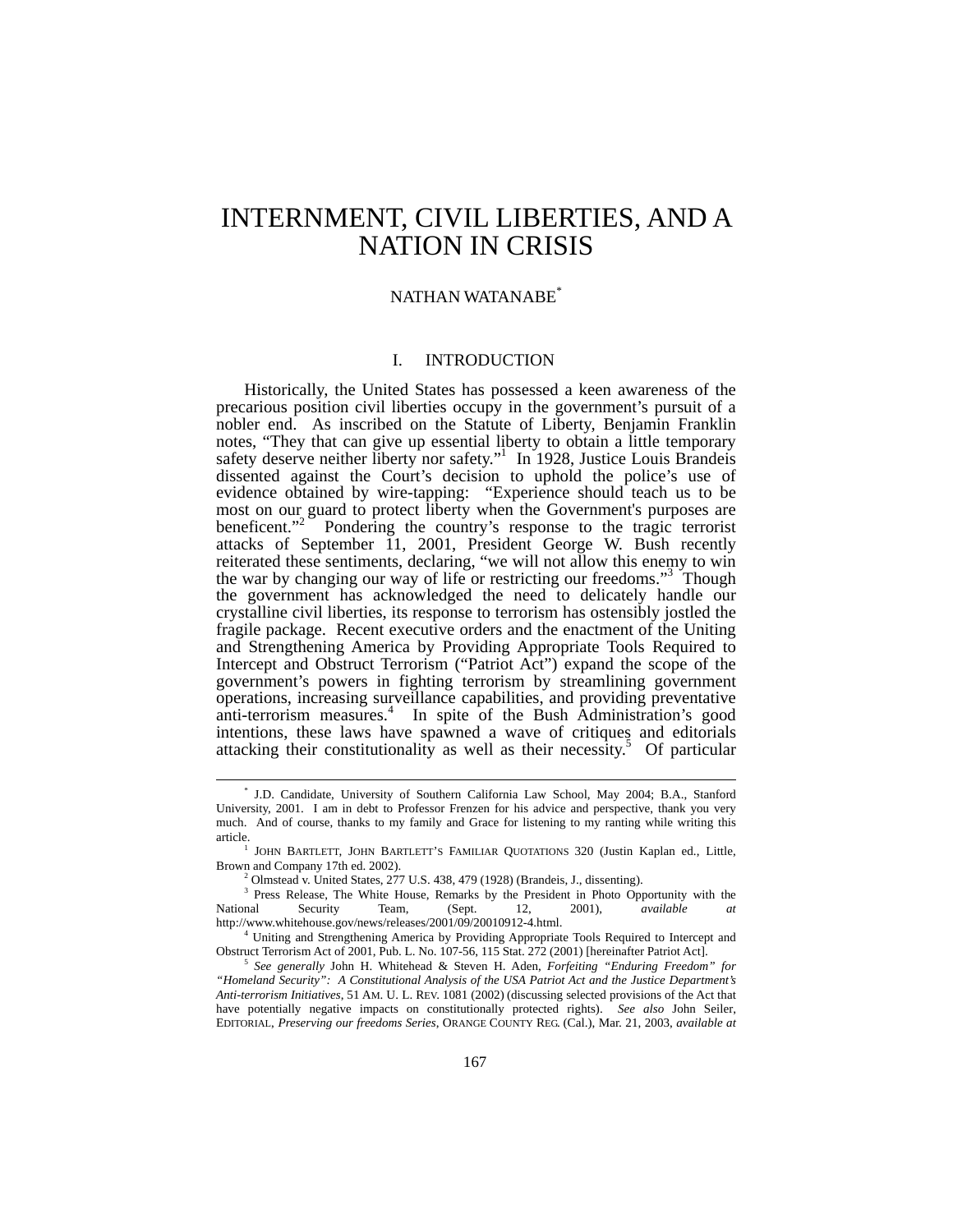concern are sections which detain non-citizens reasonably suspected of engagingin, aiding in, or in some cases even associating with terrorism.<sup>6</sup> Parties being held have vigorously challenged these laws, claiming, among other things, a violation of their constitutional rights to due process.[7](#page-1-1)

Before one vilifies these anti-terrorist enactments as a blatant affront to jurisprudence and traditional values, however, it is important to recognize that the United States also possesses an equal tradition of validating the temporary suspension of civil liberties to achieve a net good. Describing the checks and balances necessary in a democratic government, James Madison stressed that greater ends can outweigh the protection of civil liberties: "[J]ustice is the end of government. It is the end of civil society. It ever has been and ever will be pursued until it be obtained, or until liberty be lost in the pursuit."<sup>[8](#page-1-2)</sup> Chief Justice William H. Rehnquist has also recognized the special circumstances of war and their negative effects on domestic freedoms: "[i]t is neither desirable nor is it remotely likely that civil liberty will occupy as favored a position in wartime as it does in peacetime.<sup>59</sup>Legal precedent supports this view as well. During World War II, the Supreme Court approved the balancing of citizens' constitutional rights.<sup>10</sup> This holding poses a strong retort to any party claiming the invulnerability of their civil liberties to government encroachment.

The precedential and social value of *Hirabayashi v. United States*  ("*Hirabayashi*") and *Korematsu v. United States* ("*Korematsu*"), collectively referred to as the "Internment Cases," respectively expand and limit the government's discretion in withholding civil liberties for the sake of national security. As legal precedents, they greatly expand the government's power and represent the outer limits by which the Court has been willing to sacrifice civil liberties. In the Internment Cases, the Court upheld curfew and removal orders for over 100,000 Japanese American citizens and resident aliens in deference to the government's interest in preventing internal subversion of the war effort.<sup>11</sup> If applicable, these precedents bestow the present government with virtually unrestricted discretion to suspend constitutional rights on a mere suspicion of a national security threat.

 <sup>2003</sup> WL 6990205 (commenting on remarks by Justice Antonin Scalia regarding judicial protection of constitutional rights during times of war); Jess Bravin, *Senate Sends Antiterrorism Bill to Bush*, WALL ST. J., Dec. 26, 2001, at A3, *available at* 2001 WL-WSJ 29676046 ( "In the past, Congress has done much more in respect to privacy than the Constitution requires. But we're under a serious attack." (quoting constitutional law scholar Jesse Chopper)).

<span id="page-1-0"></span><sup>&</sup>lt;sup>6</sup> Detention, Treatment, and Trial of Certain Non-Citizens in the War Against Terror, 66 Fed. Reg. 57, 833 (Nov. 13, 2001).

<sup>7</sup> *See generally* Hamdi v. Rumsfeld, 316 F.3d 450 (4th Cir. 2003); Padilla v. Bush, 233 F. Supp. 2d 564 (S.D.N.Y. 2002).

<span id="page-1-3"></span><span id="page-1-2"></span><span id="page-1-1"></span><sup>8</sup> JAMES MADISON, THE FEDERALIST PAPERS No. 51 (1788).

<span id="page-1-5"></span><span id="page-1-4"></span> $^9$  William H. Rehnquist, All The Laws But One: Civil Liberties in Wartime 224-25 (1998).

<sup>&</sup>lt;sup>10</sup> See generally Hirabayashi v. United States, 320 U.S. 81 (1943); Korematsu v. United States, 323 U.S. 214 (1944).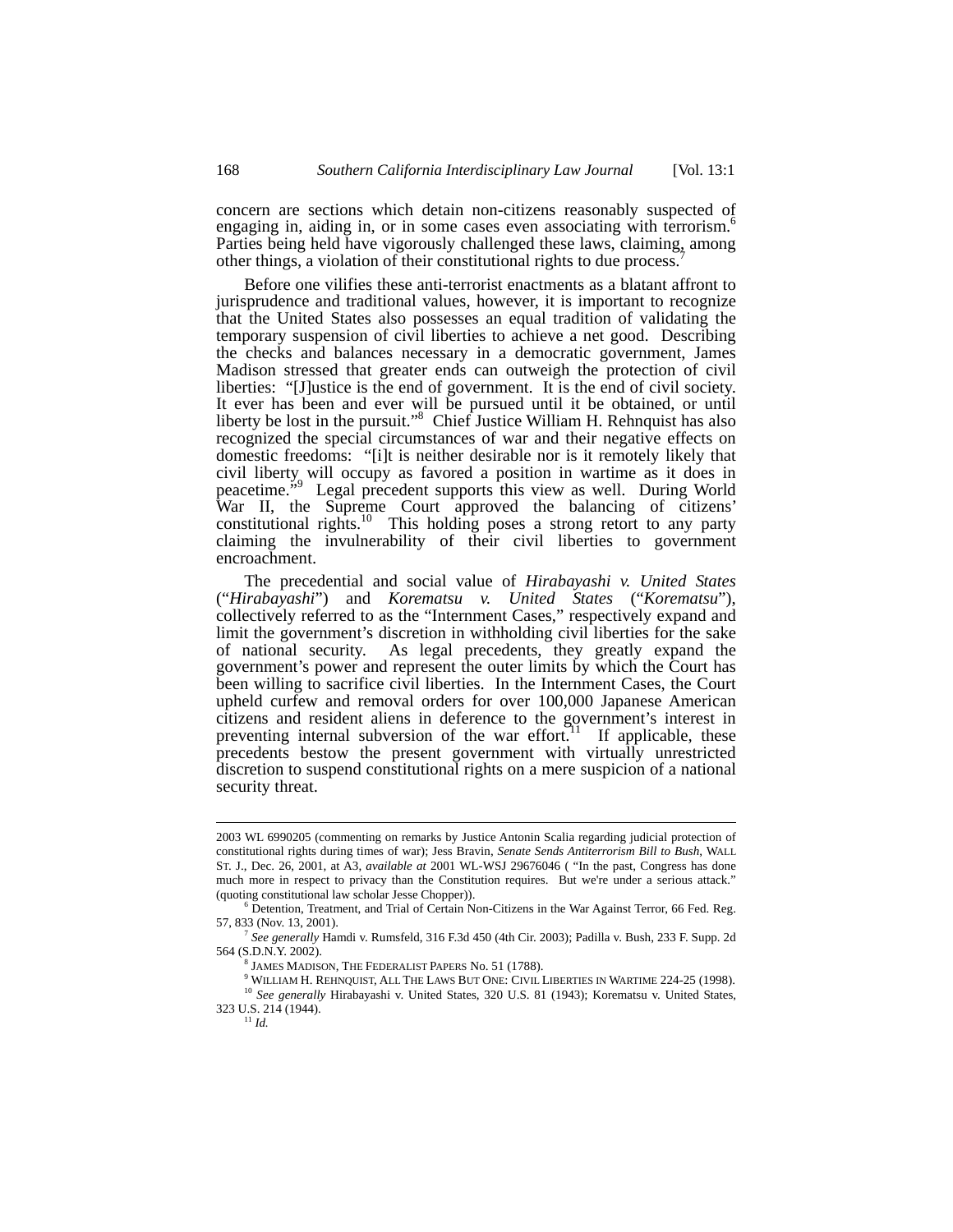Despite the discretion they provide, the Internment Cases also stand for why the government should not resort to such authority in pursuing its interests. Indeed, a mysterious enemy from the Far East had just decimated a major American naval outpost. Fears of the possibility of local Japanese Americans serving as spies abounded. Nonetheless, the internment of Japanese Americans must be seen for what it was: the mass imprisonment of American citizens on the basis of their ethnicity. Consumed with fears of enemy sabotage, the United States government removed an entire ethnic group just to satiate its paranoia. Although the Supreme Court decided that such fears were genuine, later investigations revealed that they were wholly unfounded.<sup>12</sup> The social consequences of such drastic measures far outweighed whatever benefits the government received from them.

This note examines the precedential and social effect of the Internment Cases on the constitutional scope of the government's counter-terrorism abilities. I will conclude that despite shifts in constitutional analysis and subsequent cases mollifying their holdings, the Internment Cases represent viable legal precedents. Because of the wide berth they gave the government in protecting national security interests during World War II, they expand government authority even beyond what the current courts grant. It is in light of this danger to individual liberties that I will argue and conclude that the Internment Cases are too socially destructive and controversial to use as legal authority. Finally, I will suggest a constitutional strategy under which courts may properly protect individual liberties without unduly hindering the fortification of national security in this time of crisis.

## II. SEPTEMBER 11, 2001 AND CIVIL LIBERTIES

### A. EXECUTIVE ORDERS AND THE PATRIOT ACT

Characterized as "the most devastating terrorist onslaught ever waged against the United States," the events of September 11, 2001 shocked the world when hijackers crashed two airliners into the World Trade Center, obliterating the Twin Towers and killing thousands.<sup>13</sup> The hijackers also crashed a third plane into the Pentagon and a fourth just outside of Pittsburgh.<sup>14</sup> With a death toll of almost 3,000, the World Trade Center attacks supplant even the bombing of Pearl Harbor as the incident resulting

<span id="page-2-0"></span> <sup>12</sup> *See* ERIC K. YAMAMOTO, MARGARET CHON, CAROL L. IZUMI, JERRY KANG & FRANK H. WU, RACE, RIGHTS, AND REPARATION 279 (Aspen Law & Business 2001) (mentioning the Commission on Wartime Relocation and Internment of Civilians and its 1983 report, "Personal Justice Denied," which illuminated the racism that tainted the military's determination of the Japanese Americans as a threat to national security). 13 Associated Press, *Terrorists Attack New York, Washington* (Sept. 11, 2001), *available at* <sup>2001</sup>

<span id="page-2-2"></span><span id="page-2-1"></span>WL 27335842.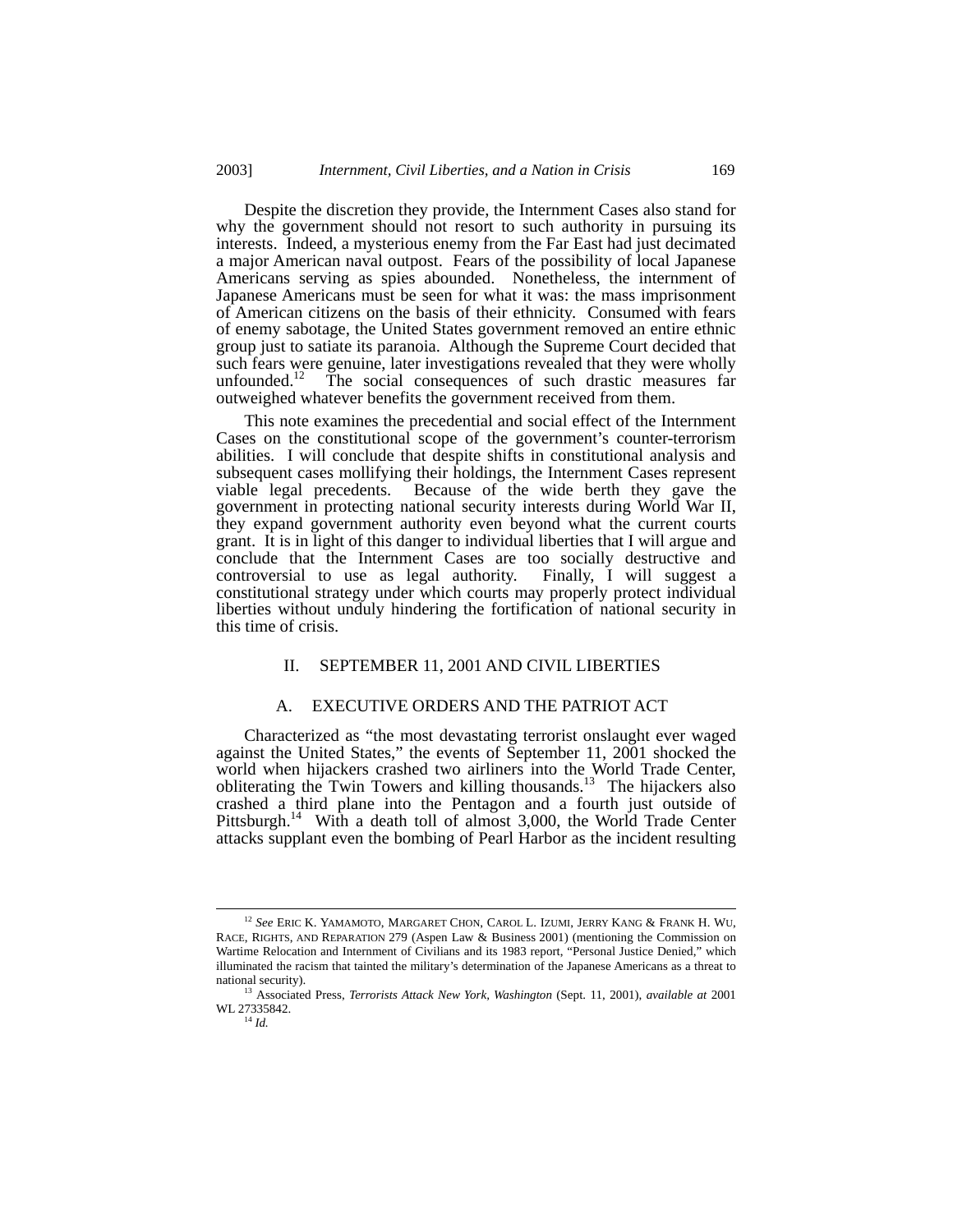in the highest number of casualties inflicted on Americans on American soil by a foreign enemy.<sup>[15](#page-3-0)</sup>

Immediately in response to the attacks, the President declared a state of national emergency from which a stream of anti-terrorism regulations effused.<sup>16</sup> Most importantly, Congress laid the groundwork for presidential authority by passing a joint resolution on September 18, 2001, which authorized the President to use all "necessary and appropriate force" against those nations, organizations or persons he determines were involved with or harbored those who were involved with the September 11th terrorist attacks.<sup>17</sup> With its sweeping language, the joint resolution gave free reign to the administration in countering the terrorist threat. Noting the "pervasiveness and expansiveness" of terrorist organizations' financial foundations, the President issued an executive order on September 23, 2001, blocking all property and interests in property of designated terrorist organizations.<sup>18</sup> On November 13, 2001, he issued another executive order asserting the authority to use military commissions to try individual terrorism suspects who are not United States citizens.<sup>19</sup>

Simultaneously, lawmakers rushed to the scene to realign current law enforcement structures to counter the threats of global terrorism.<sup>20</sup> Many in the administration and in Congress felt that the attacks could have been prevented had it not been for the existing restraints on government surveillance.<sup>[21](#page-3-6)</sup> Prior to September 11th, statutes such as Title III of the Omnibus Crime Control and Safe Streets Act and the Foreign Intelligence Surveillance Act ("FISA") tightly reigned in the government's "snooping" abilities — a framework put into place to protect individuals from prior privacy abuses by the Central Intelligence Agency ("CIA") and the Federal Bureau of Investigation ("FBI").<sup>22</sup> Now, in the context of the terrorist attacks, the administration felt their doubling down on individual liberties had come full-circle to "rear-end" national security.<sup>23</sup> The time to reemphasize national security and avoid further collisions had come, and Congress followed through by passing the Patriot Act. Expanding the purposes listed in FISA for which the government can wiretap citizens and

<span id="page-3-0"></span> <sup>15</sup> *Compare Ceremony Closes 'Ground Zero' Cleanup*, CNN.COM (May 30, 2002), *at* http://www.cnn.com/2002/US/05/30/rec.wtc.cleanup/ *and Pearl Harbor*, TERRORISM REPORTER, *at* http://www.terrorismreporter.com/pearl-harbor.html (last visited Feb. 5, 2003) (2,335 military personal and 68 civilians dead).

<span id="page-3-1"></span><sup>16</sup> *See* Proclamation No. 7463, 66 Fed. Reg. 48, 199 (Sept. 14, 2001).

<span id="page-3-2"></span><sup>17</sup> Authorization for Use of Military Force, Pub. L. No. 107-40, § 2(a), 115 Stat. 224, 224 (2001). <sup>18</sup> Exec. Order No. 13,224, 66 Fed. Reg. 49,079 (Sept. 23, 2001).

<span id="page-3-4"></span><span id="page-3-3"></span>

<sup>&</sup>lt;sup>19</sup> Detention, Treatment, and Trial of Certain Non-Citizens in the War Against Terror, 66 Fed. Reg. 57, 833 (Nov. 13, 2001).

<span id="page-3-5"></span><sup>20</sup> *See* Robert O' Harrow Jr., *Six Weeks in Autumn,* WASH. POST, Oct. 27, 2002, at W06.

<span id="page-3-6"></span><sup>21</sup> *See id.* 

<span id="page-3-7"></span><sup>22</sup> *See id.* 

<span id="page-3-8"></span><sup>23</sup> *See id.*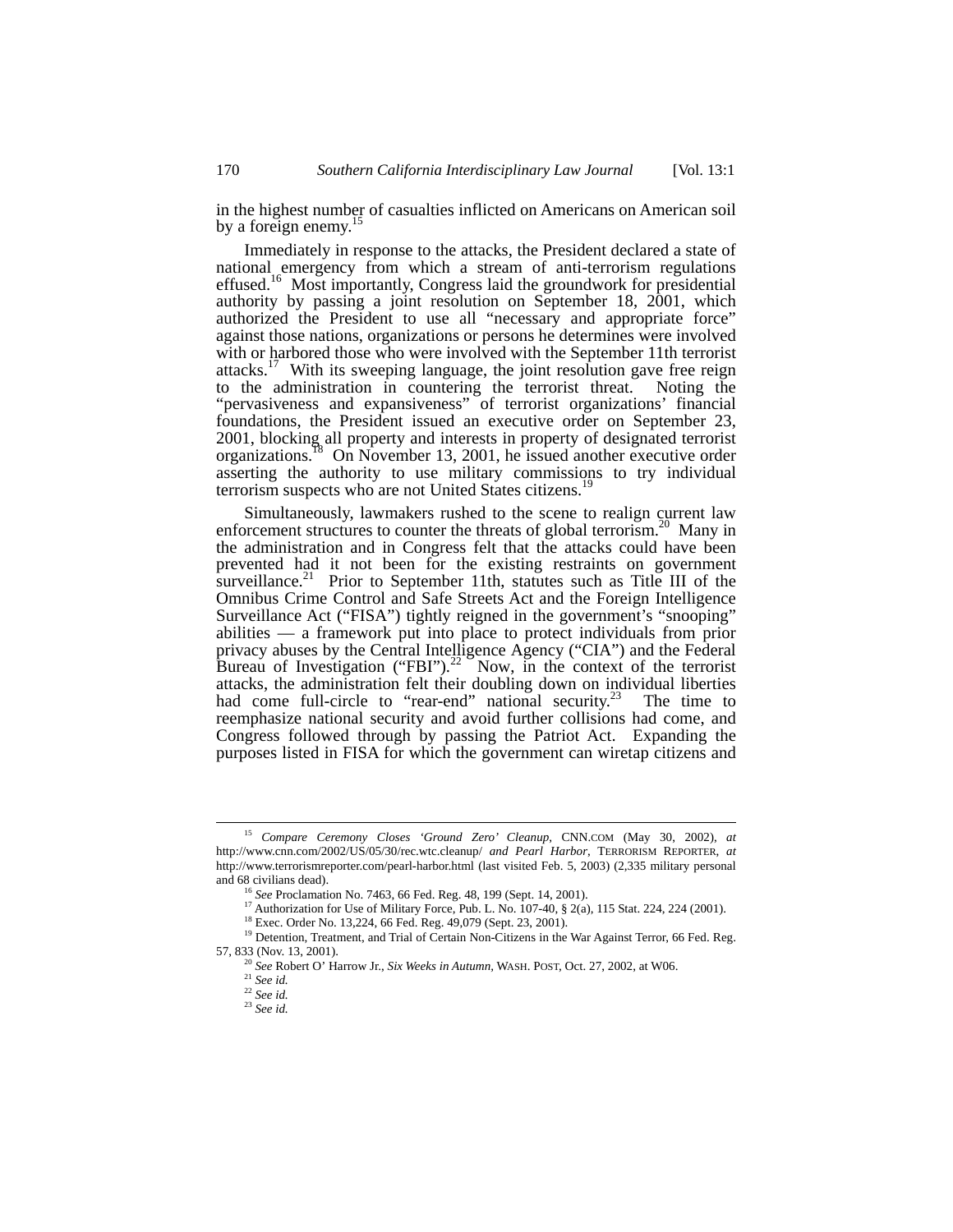resident aliens, the Patriot Act rehashed the previous balance between privacy rights and national security to address the crisis at hand.<sup>24</sup>

## B. THE TERRORIST CASES

The judiciary has also acted to counter the threat to national security by dismissing due process challenges to the executive orders pertaining to military detainment. Yaser Esam Hamdi ("Hamdi")<sup>25</sup> and Jose Padilla ("Padilla")<sup>26</sup> filed habeas corpus petitions attacking their detention under the executive order handing suspected terrorists to the military for detention and, if necessary, trial and punishment. The military captured Hamdi and held him as an enemy combatant during its campaign in Afghanistan.<sup>27</sup> Conversely, authorities arrested Padilla under a material witness warrant related to grand jury proceedings.<sup>28</sup> Upon determining that Padilla might have been involved with a terrorist plot, the government later petitioned the court to vacate the material witness warrant, which it did, and subsequently transferred him to military control for detainment.<sup>25</sup> Although Hamdi and Padilla were apprehended on opposite sides of the globe in dissimilar circumstances, they were both American citizens and contested their detention largely on that basis.<sup>30</sup> They noted that their status as citizens entitled them to procedural due process, directly addressing the fact that the executive order only applies to non-citizens.<sup>[31](#page-4-7)</sup>

Following the legislative and executive branches' firing of the first shots in the "War Against Terrorism," the courts have granted the Bush administration broad authority to preserve national security. In addition to dismissing Padilla and Hamdi's constitutional challenges of their detainment,<sup>32</sup> the courts have gone even further and have given the President more discretion than that outlined in the executive orders and the Patriot Act. While the law limited his detainment authority to non-citizens, the two decisions approved his detainment of American citizens suspected of terrorist involvement.<sup>[33](#page-4-9)</sup> From a bird's eye perspective, the courts are repeating the trend of previous judicial decisions in times of national crises: balancing out civil liberties for some greater good.

Unfortunately, the courts also may be repeating the same trend of allowing the government to prop up national security as a shield to repel even legitimate claims of government constitutional abuse. *Padilla* represents a particularly egregious example of upholding the detainment of an American citizen without due process. Moreover, Padilla was not

<span id="page-4-0"></span> <sup>24</sup> *See id*. *See also* Patriot Act § 218.

<span id="page-4-1"></span><sup>25</sup> *See generally Hamdi*, 316 F.3d 450.

<span id="page-4-2"></span><sup>26</sup> *See generally Padilla*, 233 F. Supp. 2d 564.

<span id="page-4-3"></span><sup>27</sup> Appellant's Opening Brief at 3, *Hamdi* (No. 02-6895).

<span id="page-4-4"></span><sup>28</sup> Motion to dismiss amended petition for writ of habeas corpus at 4, *Padilla* (No. 4445).

<span id="page-4-5"></span><sup>29</sup> *Id.*

<span id="page-4-6"></span><sup>30</sup> *See Padilla*, 233 F. Supp. 2d at 569; *Hamdi*, 316 F.3d at 460.

<span id="page-4-9"></span><span id="page-4-8"></span>

<span id="page-4-7"></span> $32$  Padilla, 233 F. Supp. 2d at 569; Hamdi, 316 F.3d at 459.<br><sup>33</sup> Padilla, 233 F. Supp. 2d at 569; Hamdi, 316 F.3d at 459.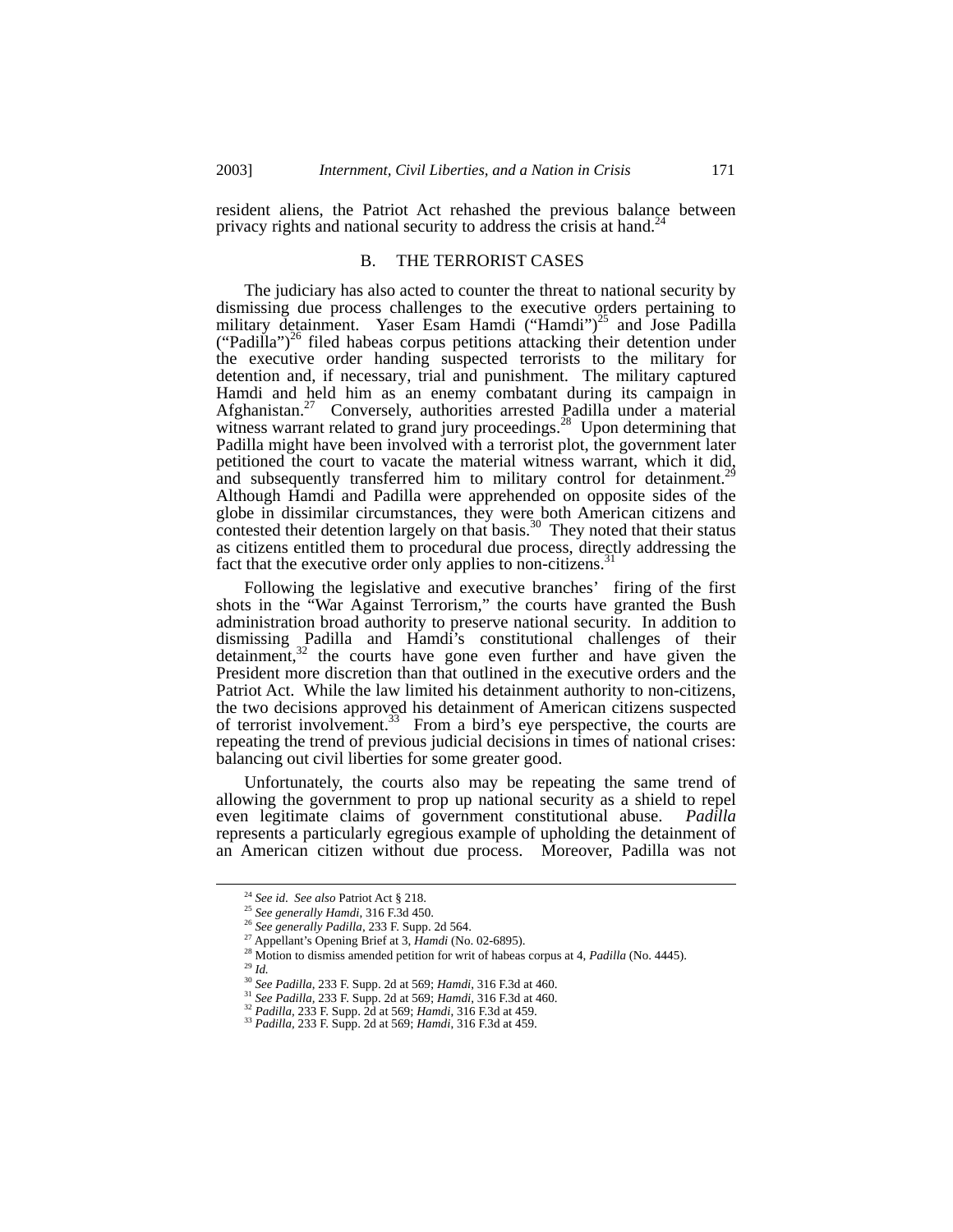captured on the front lines of a foreign battlefield, but on American soil. He argued that the President could not resort to his war authority to detain him because the United States was not officially at war. The court, however, rejected this argument, asserting that the President may exercise his war powers without a formal declaration of war by Congress.<sup>3</sup> National security concerns stood at the forefront of the court's rationale. In its decision, the court reasoned that as long as the United States is "attacked," the President's war powers could be invoked.<sup>35</sup> The word "attacked" encompasses a broad range of scenarios; thus, the court's holding seemingly allows the President to call upon his war powers whenever he feels national security is threatened.

Given such freedom to invoke the war power, the President has greater leeway to protect the United States from terrorist attacks without having to worry about basic civil liberty guarantees. *Padilla* noted that the President's war authority gives him the power to treat any individual, including an American citizen, as an enemy combatant and deprive that individual of due process rights if he deems him to be belligerent.<sup>36</sup> As such, because the government alleged that the petitioner actively associated with the enemy, he became an enemy combatant. $37$  Inevitably, the court's decision makes the notion of "wartime" a mere formality — one that the President himself proclaims to gain access to his wide-ranging war powers. Moreover, the case opens itself to an interpretation that would allow the President to declare any potentially "dangerous" individual a threat to national security and deprive him of his constitutional liberties. [38](#page-5-4)

Though one could counter that this slippery slope perspective speaks only to potentialities, the fact that they have already manifested themselves in the past suggests that they could reoccur in similar circumstances. These past events represent legal precedents as well as social realities, and their potential effect on the present administration's authority goes beyond the realm of mere academic inquiry. In the next section, I will examine the Internment Cases and illustrate how, when combined with *Padilla* and *Hamdi,* mere speculations of mass-individual liberty violations become dangerous realities.

<span id="page-5-1"></span><span id="page-5-0"></span> <sup>34</sup> *Padilla*, 233 F. Supp. 2d at 589.

<sup>&</sup>lt;sup>35</sup> See id. ("A formal declaration of war is not necessary in order for the executive to exercise its constitutional authority to prosecute an armed conflict — particularly when, as on September 11, the United States is attacked."). 36 *Id.* at 594.

<span id="page-5-2"></span>

<span id="page-5-4"></span><span id="page-5-3"></span><sup>37</sup> *Id.*

<sup>&</sup>lt;sup>38</sup> See id. at 591 (citing United States v. Salerno, 481 U.S. 739, 748 (1987) ("We have repeatedly held that the Government's regulatory interest in community safety can, in appropriate circumstances, outweigh an individual's liberty interest. For example, in times of war and insurrection, when society's interest is at its peak, the Government may detain individuals whom the Government believes to be dangerous.")).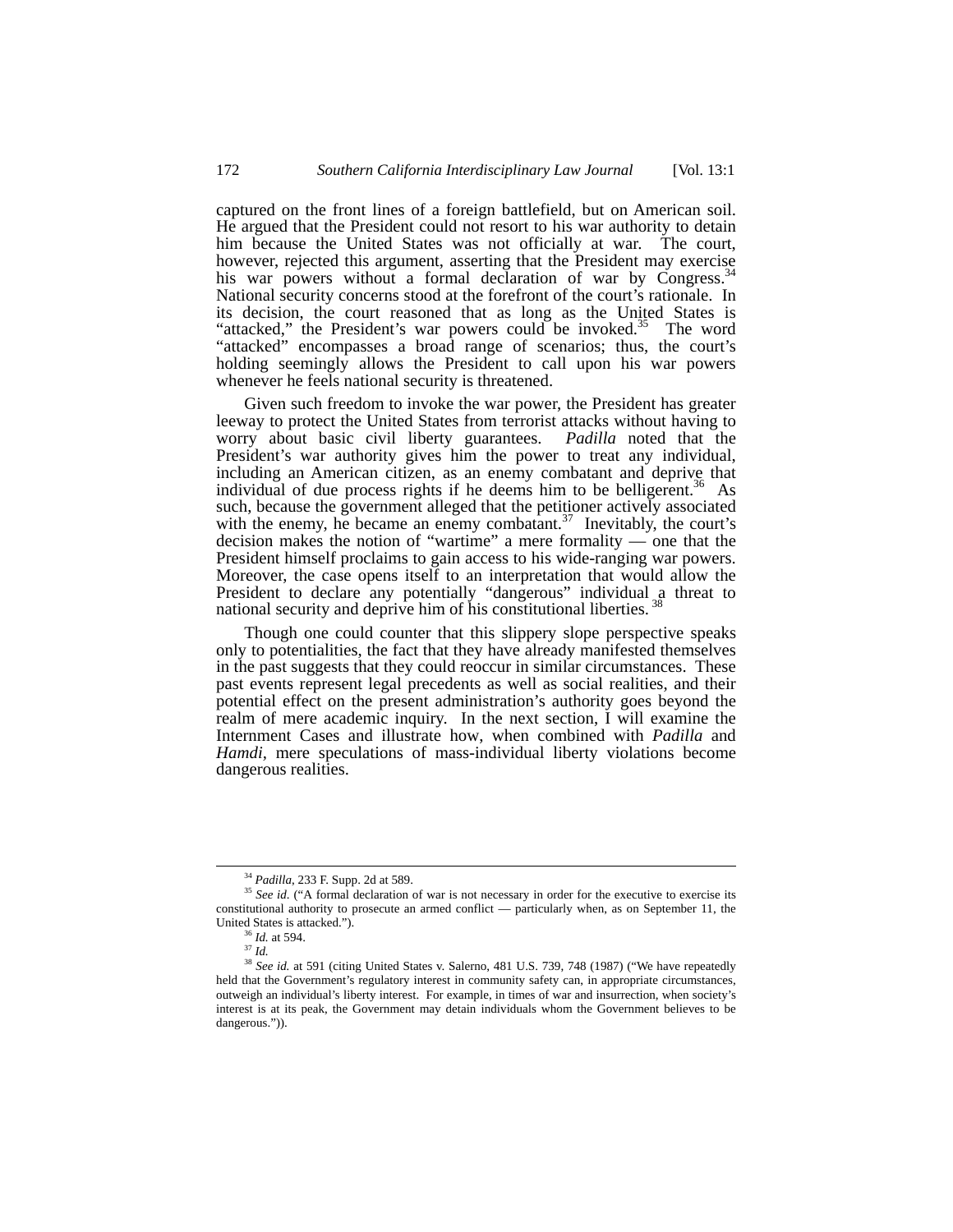## III. THE INTERNMENT CASES

#### A. A FACTUALLY ANALOGOUS SITUATION

The bombing of Pearl Harbor and the subsequent internment of Japanese Americans closely mirrors the current situation involving the September 11th terrorist attacks, revealing a strong initial argument for the Internment Cases' legal applicability. Both the Internment and the Patriot Act represent a government response to a "surprise attack" on American soil by a foreign adversary. Like the sudden devastation resulting from the terrorists careening their planes into the World Trade Center and the Pentagon, Japanese forces launched a surprise raid on Pearl Harbor on December 7, 1941, crippling the United States' naval fleet in the Pacific and killing thousands of people. Both President Franklin Roosevelt and President George W. Bush viewed the nature of the events as an affront to humanity with President Roosevelt characterizing Pearl Harbor as a "day which will live in infamy,"<sup>39</sup> and President Bush denoting the terrorist attacks as "the very worst of human nature."<sup>40</sup> Such use of moral invectives to characterize the attacks indicates that there existed a deeprooted emotional need for an immediate and decisive response in both scenarios. Furthermore, the mass media broadcasted these statements (the radio for Roosevelt's, $4<sup>1</sup>$  and both the radio and television for Bush's), allowing the country itself to take them in, and creating an atmosphere receptive to broad presidential authority. On the other hand, one could argue that despite sharing many factual and emotional similarities, the terrorist attacks differ significantly from that of Pearl Harbor because they were not official military acts and were not officially sponsored by a foreign government. Nonetheless, this argument represents a moot point, for as shown by the subsequent war in Afghanistan following September 11, the United States has indicated that it will still hold a foreign government responsible for an attack even if that foreign government does not admit to sponsoring it.

It was the inherent surreptitiousness of these attacks that made both the Pearl Harbor bombings and the terrorist attacks domestic, as well as international issues. The government inferred that the terrorists and the Japanese could not have planned such elaborate and destructive attacks without some help from the ground. Consequently, government suspicions veered inwards towards ferreting out the "saboteurs among us." Paralleling the joint resolution authorizing President Bush to take "necessary and appropriate" force against those harboring terrorists, President Roosevelt

<span id="page-6-0"></span> <sup>39</sup> *Joint Address to Congress Leading to a Declaration of War Against Japan*, FRANKLIN D. ROOSEVELT PRESIDENTIAL LIBRARY AND MUSEUM (Dec. 8, 1941), *available at* http://www.fdrlibrary.marist.edu/dec71941.html (last visited Oct. 1, 2003).

<span id="page-6-1"></span><sup>40</sup> Press Release, The White House, *Statement by the President in His Address to the Nation*, (Sept. 11, 2001), *available at* http://www.whitehouse.gov/news/releases/2001/09/20010911-16.html. 41 *Radio Newsline Text: KU Professor Recalls Pearl Harbor and 60-year-old Diary*, UNIVERSITY

<span id="page-6-2"></span>OF KANSAS, OFFICE OF UNIVERSITY RELATIONS (December 6, 2001), *available at* http://www.ur.ku.edu/News/01N/ DecNews/Dec6/sponholtzrnl.html.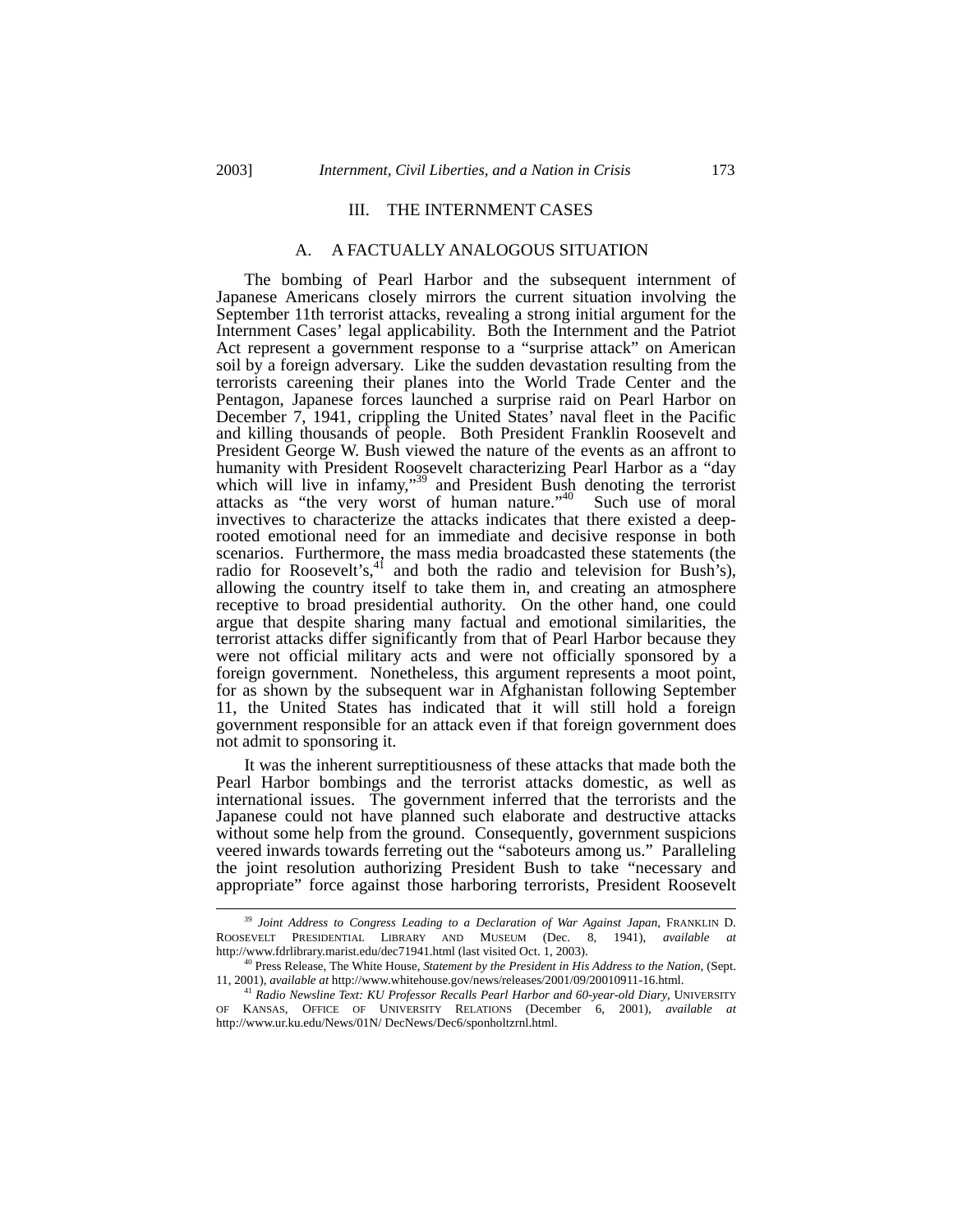signed proclamations authorizing the FBI to arrest any aliens in the continental United States suspected of being "dangerous to public peace or safety."<sup>42</sup> Simultaneously, the navy ordered all fishing boats owned by Japanese nationals beached in order to prevent them from aiding Japanese ships.<sup>43</sup> Analogous to President Bush's executive order seizing the assets of organizations suspected of aiding terrorists, the 1941 Treasury Department froze the assets of Japanese nationals as "enemy aliens." Inevitably, though, it was this "veering inward" that resulted in the 1942 government's use of race as a proxy for national allegiance, a factor which I later cite as reason to avoid the Internment Cases as precedent. For the time being, drawing purely from these factual similarities, the Internment Cases may be characterized as analogous solutions for addressing potential sabotage and espionage by members of the general populace during times of war.

## B. THE INTERNMENT CASES

The greatest move towards containing the threat of sabotage occurred on February 19, 1942, when President Roosevelt signed Executive Order 9066, which authorized the Secretary of War, or the military commander whom he might designate, "to prescribe military areas in such places and of such extent as he . . . may determine, from which any or all persons may be excluded."<sup>44</sup> Congress gave force to the Order by passing Public Law 503, which made it a misdemeanor to violate the orders of a military commander in a designated military area.<sup>45</sup> Immediately, General DeWitt issued a number of proclamations setting up military zones, curfews, and travel regulations.<sup>46</sup> These proclamations were followed up with civilian exclusion orders, which removed persons of Japanese ancestry from various areas along the West Coast, gathered them in assembly areas and transported to relocation camps.<sup>47</sup> In all, the government removed 112,000 persons of Japanese ancestry from their homes.<sup>[48](#page-7-6)</sup>

The Internment Cases both occurred under violations of the military proclamations. Gordon Hirabayashi, in an act of civil defiance, turned himself into the FBI with the specific purpose of challenging the constitutionality of the civilian exclusion and curfew orders.<sup>49</sup> Conversely, Fred Korematsu violated the exclusion order in trying to pose as a non-Japanese.<sup>50</sup> In both cases, the petitioners challenged the military orders (*Hirabayashi* addressed the curfew order, *Korematsu* addressed the exclusion order) for violating their rights to equal protection under the law.

 $^{42}$  GREG ROBINSON, BY ORDER OF THE PRESIDENT: FDR AND THE INTERNMENT OF JAPANESE AMERICANS 102-08 (Harvard University Press 2001).

<span id="page-7-1"></span><span id="page-7-0"></span><sup>43</sup> *Id.* at 75.

<span id="page-7-3"></span><span id="page-7-2"></span><sup>44</sup> Exec. Order No. 9066, 7 Fed. Reg. 1407 (Feb. 19, 1942).

<sup>45</sup> HYUNG-CHAN KIM, A LEGAL HISTORY OF ASIAN AMERICANS 1790-1990 133 (1994); *Hirabayashi*, 320 U.S. at 87 (citing to "Act of March 21, 1942, 18 U.S.C.A. s 97a").<br><sup>46</sup> Id.

<span id="page-7-4"></span><sup>&</sup>lt;sup>46</sup> Id.<br><sup>47</sup>*Id.* at 134.

<span id="page-7-6"></span><span id="page-7-5"></span><sup>48</sup> *Id.* 

<span id="page-7-7"></span><sup>49</sup> Yamamoto, *supra* note 12, at 104.

<span id="page-7-8"></span><sup>50</sup> *Id.* at 137.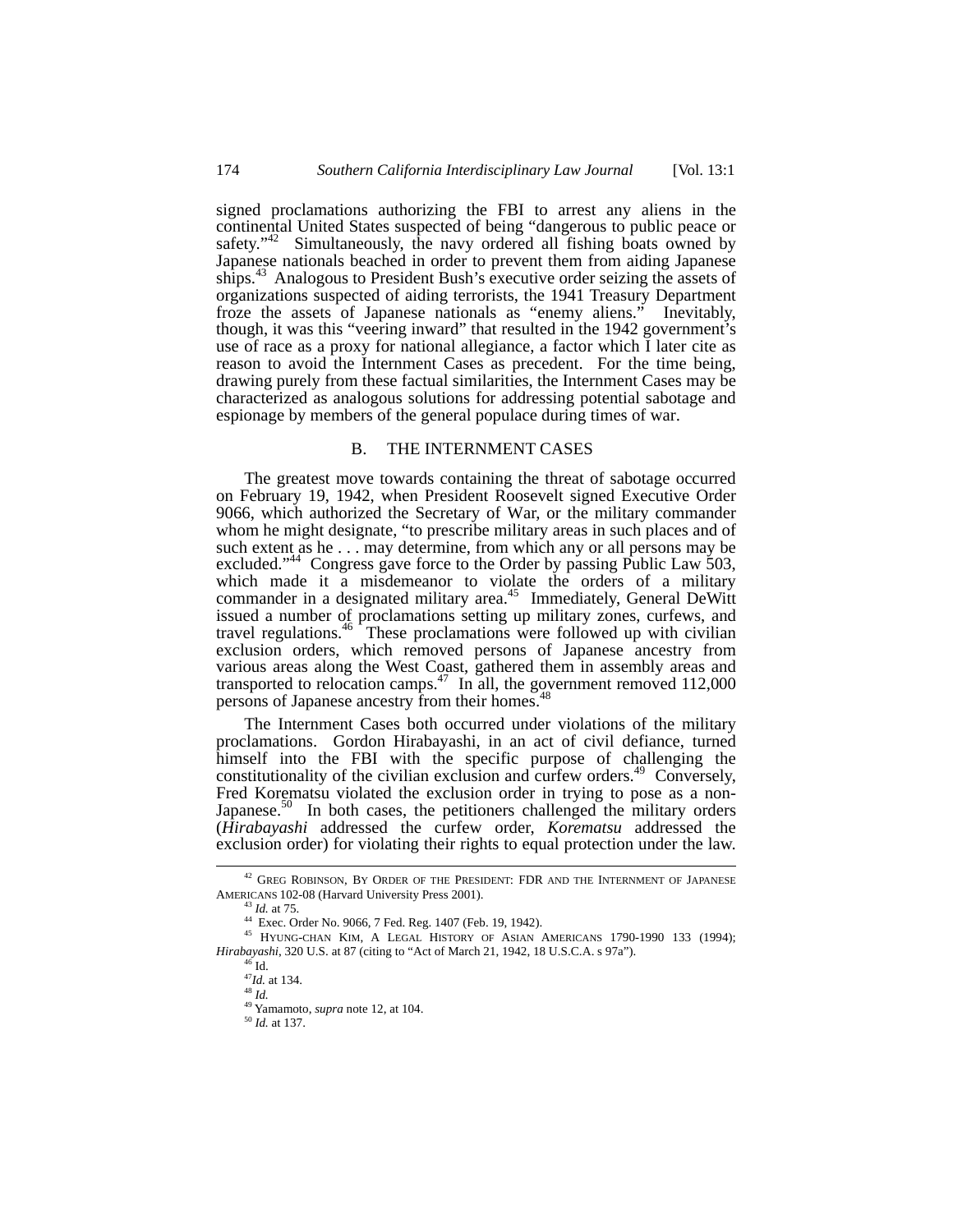Condemning any legal classifications based on race, it appeared that the Supreme Court would lean in the petitioners' favor.<sup>51</sup> Despite its rigid scrutiny of the racial classifications involving the curfew and exclusion orders, however, the Court upheld both orders to prevent acts of espionage and sabotage by the potentially disloyal members of the Japanese American population.<sup>52</sup> The Supreme Court's ruling that such blatant racial classifications were constitutional in light of the government's national security interests indicates that the Internment Cases provide the current government with broad authority to curb the terrorist threat.

#### C. ARE THE INTERNMENT CASES GOOD LAW TODAY?

Before determining Internment Cases' present legal effect, one must realize that the Court used a more amorphous form of equal protection analysis to uphold the exclusion orders. Although both cases were decided before the Court "reverse incorporated" the 14th Amendment's Equal Protection Clause into the 5th Amendment (thus making it applicable to federal covernment octions) it conducted the englycie envirors<sup>[53](#page-8-2)</sup> federal government actions), it conducted the analysis anyway.

The fact that the Internment Cases relied on an embryonic form of scrutiny affects the way in which courts today can interpret their precedential scope. For example, a modern court may have trouble narrowly interpreting the two cases as precedents permitting the government to intern American citizens on the basis of race. Although matter-of-factly that was what occurred, as a legal matter, it is questionable whether the Internment would survive the modern form of strict scrutiny, which requires the government to achieve its ends with the least restrictive means, no matter how compelling those ends might be.<sup>54</sup> As such, a court may have a better chance at analogizing to more general themes within the Internment Cases, or to particular statements of law, which remain unchanged to this day.

In 1938, the Supreme Court had established the notion of differing levels of judicial scrutiny to be utilized when examining government actions that violated the Bill of Rights in the now-famous footnote in United States v. Carolene Products Co. ("Carolene Products").<sup>55</sup> The *United States v. Carolene Products Co.* ("*Carolene Products*").<sup>55</sup>

<span id="page-8-0"></span> <sup>51</sup> *Hirabayashi*, 320 U.S. at 100 ("Distinctions between citizens solely because of their ancestry are by their very nature odious to a free people whose institutions are founded upon the doctrine of equality. For that reason, legislative classification or discrimination based on race alone has often been held to be a denial of equal protection."); *Korematsu*, 323 U.S. at 216 ("It should be noted, to begin with, that all legal restrictions which curtail the civil rights of a single racial group are immediately suspect. That is not to say that all such restrictions are unconstitutional. It is to say that courts must subject them to the most rigid scrutiny.").

<span id="page-8-2"></span><span id="page-8-1"></span><sup>&</sup>lt;sup>52</sup> Hirabayashi, 300 U.S. at 99; *Korematsu*, 323 U.S. at 218.

<sup>53</sup> Bolling v. Sharpe, 347 U.S. 497, 499 (1954) (both *Korematsu* and *Hirabayashi* were decided over 10 years before) (equal protection applies to the federal government through the due process clause of the Fifth Amendment); *Hirabayashi*, 320 U.S. at 100 ("The Fifth Amendment contains no equal protection clause and it restrains only such discriminatory legislation by Congress as amounts to a denial of due process.").

<span id="page-8-3"></span><sup>&</sup>lt;sup>54</sup> ERWIN CHEMERINSKY, CONSTITUTIONAL LAW: PRINCIPLES AND POLICIES 532 (1997).

<span id="page-8-4"></span><sup>55 304</sup> U.S. 144, 152 n.4 (1938); CHEMERINSKY, *supra* note 54, at 414-15.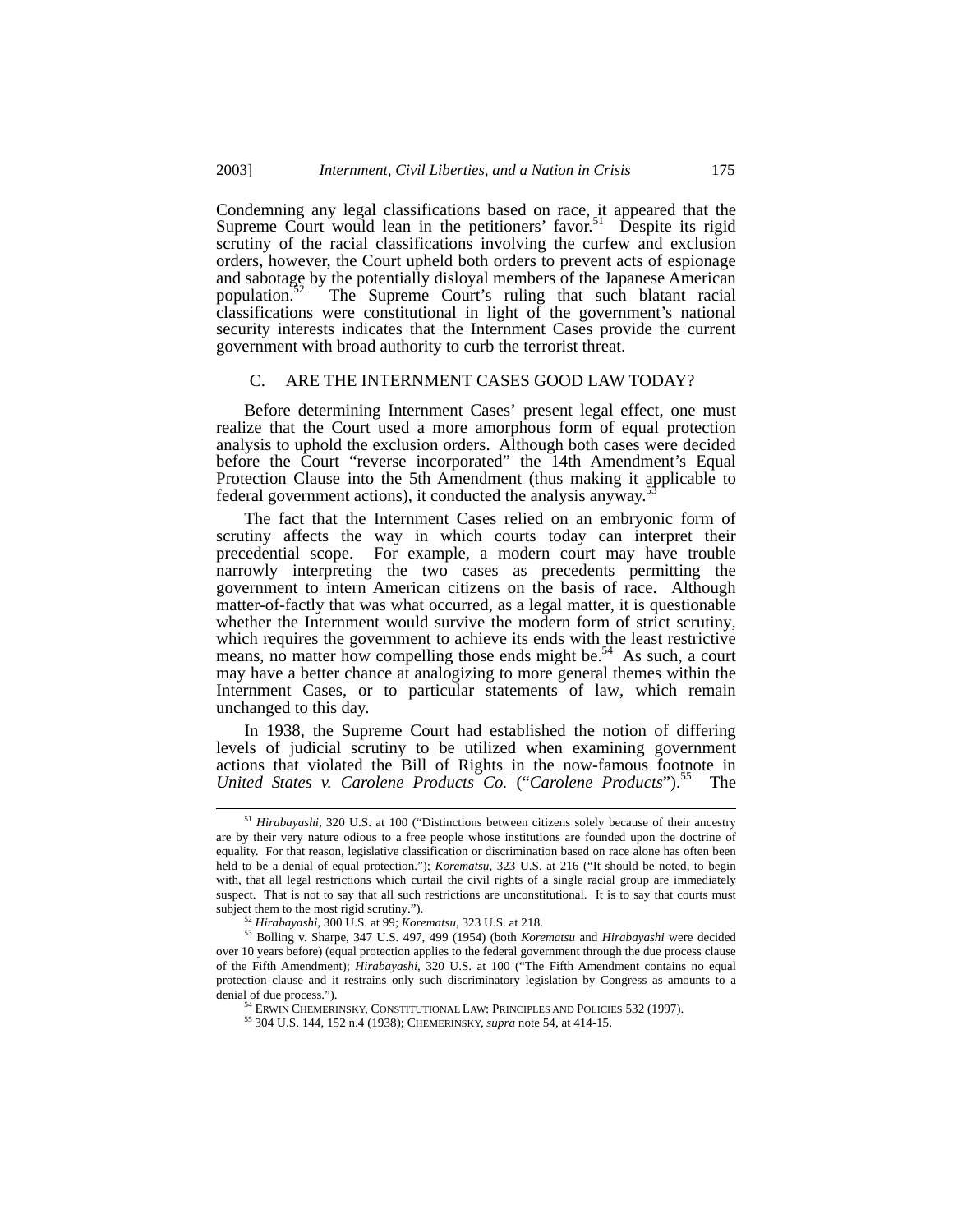Court held that any government action facially classifying individuals on the basis of race, under this equal protection analysis, would require a "more searching inquiry," since "prejudice against discrete and insular minorities . . . tends seriously to curtail the operation of those political processes ordinarily to be relied upon to protect minorities."<sup>56</sup> Justice Harlan Stone, who authored the footnote, did not offer it as a settled theorem of judicial review, but as a starting point for debate among attorneys, academics, and judges that would eventually yield a well thought-out comprehensive doctrine.<sup>57</sup> Equal protection and free speech challenges arose, however, before his proposal had time to percolate within the legal community. [58](#page-9-2) As a result, the Internment Cases' Court had little precedent or scholarly analysis with which to guide their understanding of "a more searching inquiry."

Although the Internment Cases do not cite to the footnote in their analysis, they both recognized that classifications based on ancestry are "by their nature odious to a free people,<sup>559</sup> and therefore "immediately" suspect"[60](#page-9-4) and subject to "the most rigid scrutiny." [61](#page-9-5) Though *Hirabayashi* did not specifically use the terms "most rigid scrutiny," it implied such heightened inquiry, noting that because of the "odious[ness]" of "legislative classification or discrimination based on race alone," "for that reason" such legislation has often constituted a denial of equal protection.<sup>62</sup> Furthermore, Chief Justice Stone authored the *Hirabayashi* opinion, which would lead to the assumption that he would abide by the reasoning he set forth in the *Carolene Products* footnote.<sup>63</sup> Both decisions, however, added one caveat to the *Carolene Products* footnote, stating that the Bill of Rights does not represent an impenetrable guarantee of individual liberty and may be supplanted when the government proffers a legally sufficient justification.<sup>[64](#page-9-8)</sup>

The greatest distinction between the Internment Cases' scrutiny and the modern notion of heightened scrutiny is the former's underdeveloped sense of what burden the government must meet in order to offer a sufficiently legal justification. Modern equal protection analysis states that the government can classify on the basis of race only if it is necessary to achieve a compelling interest.<sup>[65](#page-9-9)</sup>

<span id="page-9-1"></span><span id="page-9-0"></span> <sup>56</sup> *Carolene Products,* 304 U.S. at 152 n.4.

<sup>57</sup> Louis Lusky, *Footnote Redux: A Carolene Products Reminiscence*, 82 COLUM. L. REV. 1093, 1098-99 (1982).

<sup>&</sup>lt;sup>58</sup> Id. (not one legal scholar took Justice Stone's invitation to extend the analysis of differing standards of judicial review).

<span id="page-9-3"></span><span id="page-9-2"></span><sup>59</sup> *Hirabayashi*, 320 U.S. at 100.

<span id="page-9-4"></span><sup>60</sup> *Korematsu*, 323 U.S. at 216.

<span id="page-9-5"></span><sup>61</sup> *Id.*

<span id="page-9-6"></span><sup>62</sup> *Hirabayashi*, 320 U.S. at 100.

<span id="page-9-7"></span><sup>63</sup> *Id.* at 83.

<span id="page-9-9"></span><span id="page-9-8"></span><sup>64</sup> *See id. See also Korematsu*, 323 U.S. at 216.

<sup>65</sup> CHEMERINSKY, *supra* note 54, at 550 (citing Wygant v. Jackson Bd. of Educ., 476 U.S. 267, 274 (1986)).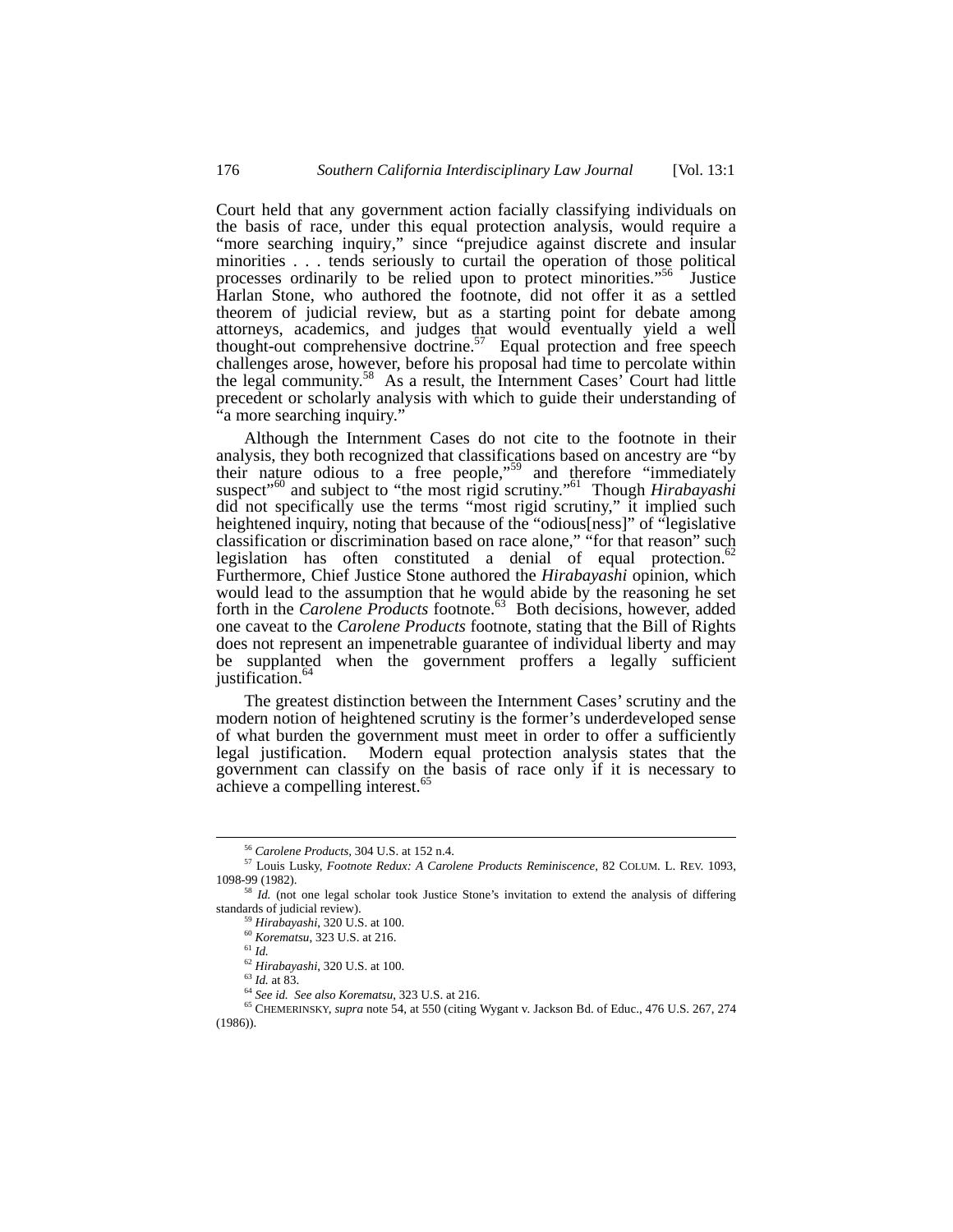The Internment Cases' Court failed to address the "necessity" aspect of heightened scrutiny. The Courts' analyses granted the government with far more "wiggle room" than any modern court would dare provide. The term "necessary" entails a close-fit between the government's means to achieving its compelling end; it cannot be substantially over or underinclusive.<sup>66</sup> For example, even if preventing terrorism represents a worthwhile pursuit, the government cannot exclude Arabs from large buildings as such a policy would be both substantially over-inclusive (because all Arabs are not terrorists) and under-inclusive (because all terrorists are not Arabs). *Hirabayashi* literally did not address the potential burdens and overbreadth of the military imposed curfew for Japanese Americans.<sup>67</sup> On the other hand, *Korematsu* did briefly ponder the higher burden of being excluded from one's home versus being subject to a curfew.<sup>68</sup> Despite mentioning these hardships, the Court seems to have merged the "means-ends fit" analysis with the "compelling interest" portion of heightened scrutiny as it completely dismisses the burdens as a necessary wartime hardship and part of maintaining national security.<sup>69</sup> It did not independently address whether the hardships incurred by the Japanese Americans were so "overreaching" or "burdensome" that there had to exist a less restrictive alternative to bolster national security. If anything, the *Korematsu* majority's terse mention of the hardships appears almost perfunctory as shown in Justice Owen Robert's dissent.

The Court's language in the Internment Cases also indicates a somewhat ambiguous definition of what exactly constitutes a "compelling government interest." Admittedly, judicial scrutiny represents a value judgment based on the totality of the circumstances, such that determining the level of deference owed to the government in scrutinizing its actions becomes a daunting task for the Court. Justice Stone, however, deployed his "newly forged" invention of heightened scrutiny before the legal community could explore its intricacies. As such, heightened scrutiny

<span id="page-10-0"></span> <sup>66</sup> *Id.* at 532.

<span id="page-10-2"></span><span id="page-10-1"></span><sup>67</sup> *See generally Hirabayashi*, 320 U.S. 81.

<sup>68</sup> *Korematsu*, 323 U.S. at 219 ("[W]e are not unmindful of the hardships imposed by it upon a large group of American citizens. But hardships are part of war, and war is an aggregation of

<span id="page-10-3"></span>*Id.* ("[B]ut when under conditions of modern warfare our shores are threatened by hostile forces, the power to protect must be commensurate with the threatened danger.").<br><sup>70</sup> *See id.* at 225-26 (Robert, J., dissenting) ("This is not a case of keeping people off the streets at

<span id="page-10-4"></span>night . . . nor a case of temporary exclusion of a citizen from an area for his own safety or that of the community, nor a case of offering him an opportunity to go temporarily out of an area where his presence might cause danger to himself or to his fellows. On the contrary, it is the case of convicting a citizen as a punishment for not submitting to imprisonment in a concentration camp, based on his ancestry, and solely because of his ancestry, without evidence or inquiry concerning his loyalty and good disposition towards the United States. If this be a correct statement of the facts disclosed by this record, and facts of which we take judicial notice, I need hardly labor the conclusion that Constitutional rights have been violated.").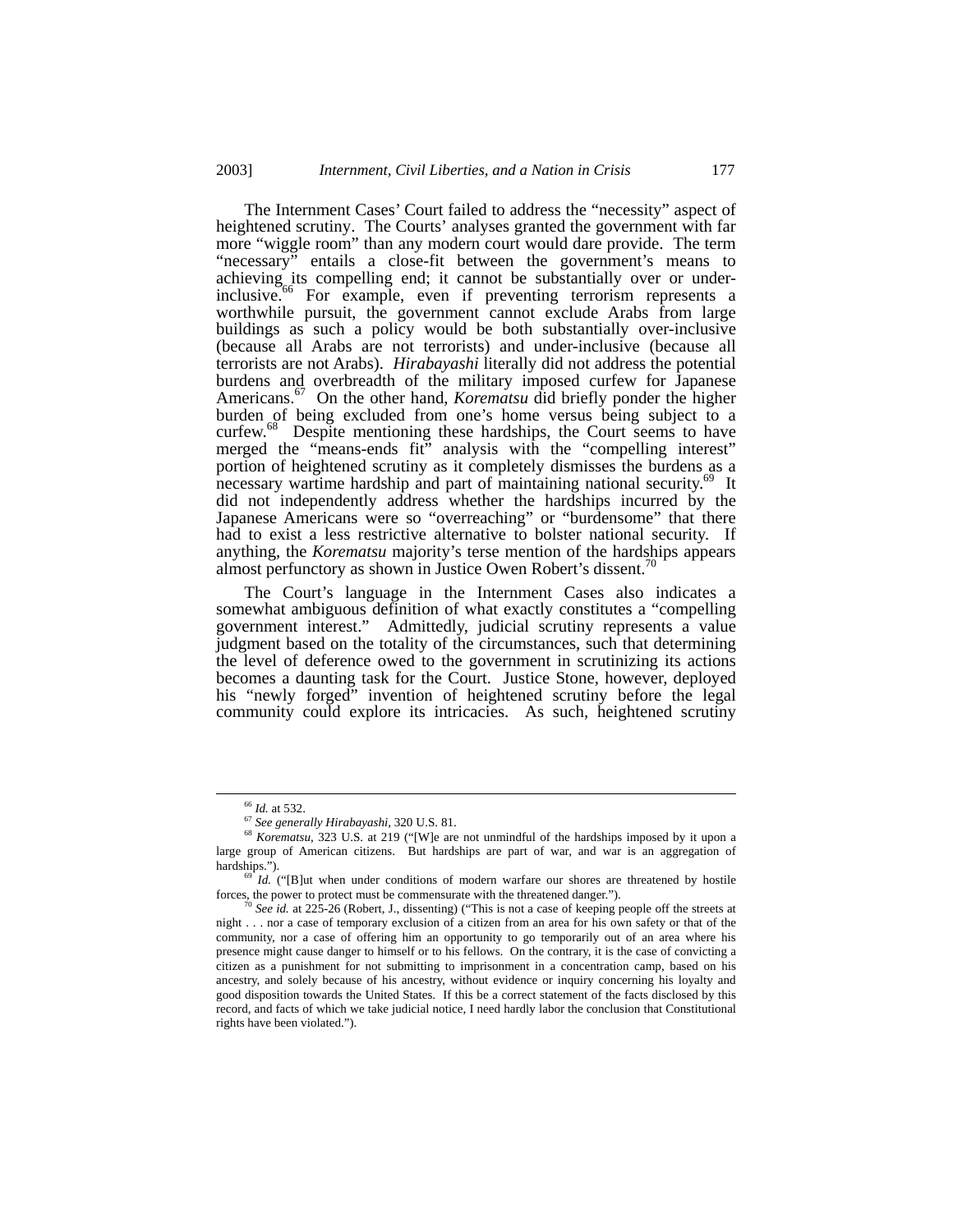appeared before scholars characterized it as "strict in theory and fatal in fact." $1$ 

*Korematsu* states that while "a pressing public necessity" may sometimes justify classification, "racial antagonism never can."<sup>72</sup> Taken as they are, the words "pressing public necessity" imply absolutely anything the government finds to be gnawing at its heel. The only limitation the Court places on a "pressing public necessity" is the absence of any openly racist justifications. Within the context of the Court's analysis, one can find some rigidity to the "pressing public necessity" requirement as it explained the special circumstances of war and the dangers of an unascertainable number of enemy saboteurs among the Japanese American population.[73](#page-11-2) Then again, any justification can appear "necessary" with competent lawyering. The Court offered little on the basis of comparison to give teeth to the standard of review, basing most of its analysis on the equally ambiguous *Hirabayashi* case.<sup>7</sup>

Justice Stone's language in *Hirabayashi* seems to imply that the court's conception of "rigid scrutiny" is not necessarily rigid when compared to modern formulations of judicial scrutiny for facially racial classifications. The Court stated that it was "enough" that circumstances within the knowledge of the military afforded a "rational basis for the decision which they made."<sup>75</sup> Modern "rational basis review" is extremely deferential to the government interest — so much so that any conceivable constitutional purpose, even if it is not the government's actual purpose, will justify upholding the law.<sup>[76](#page-11-5)</sup>

Contextually, however, Justice Stone probably meant for this rational basis formulation to possess less government deference than the rubberstamp interpretation it holds today. Within the decision, he prefaced his application of the standard by generally condemning government racial classifications[.77](#page-11-6) It would not make sense logically to condemn a practice and then excuse it without any compelling justification. Furthermore, it is clear that the standard by which Justice Stone conducted his equal protection analysis followed his *Carolene Products* footnote, as it fell in stride with a series of post-*Carolene* dissents in which he appealed for greater minority protection.<sup>[78](#page-11-7)</sup>

 <sup>71</sup> Gerald Gunther, *Foreward: In Search of Evolving Doctrine on a Changing Court: A Model for a Newer Equal Protection*, 86 HARV. L. REV. 1, 8 (1972). 72 *Korematsu*, 323 U.S. at 216.

<span id="page-11-1"></span><span id="page-11-0"></span>

<span id="page-11-2"></span><sup>73</sup> *Id.* at 217-19.

<span id="page-11-3"></span><sup>74</sup> *Id.* at 218.

<span id="page-11-4"></span><sup>75</sup> *Hirabayashi*, 320 U.S. at 102.

<span id="page-11-5"></span><sup>76</sup> CHEMERINSKY, *supra* note 54, at 534-35.

<span id="page-11-7"></span><span id="page-11-6"></span><sup>77</sup> *See Hirabayashi*, 320 U.S. at 100.

<sup>78</sup> *See* Minersville School Dist. v. Gobitis, 310 U.S. 586, 601-602 (1940) (Stone, J., dissenting) (citing the need to protect interests of those who don't agree with the message contained in the flag salute). *See also* Jones v. City of Opelika, 316 U.S. 584, 608 (1942) (Stone, J., dissenting) (arguing that the Constitution gives the First and Fourteenth Amendments preferred protection).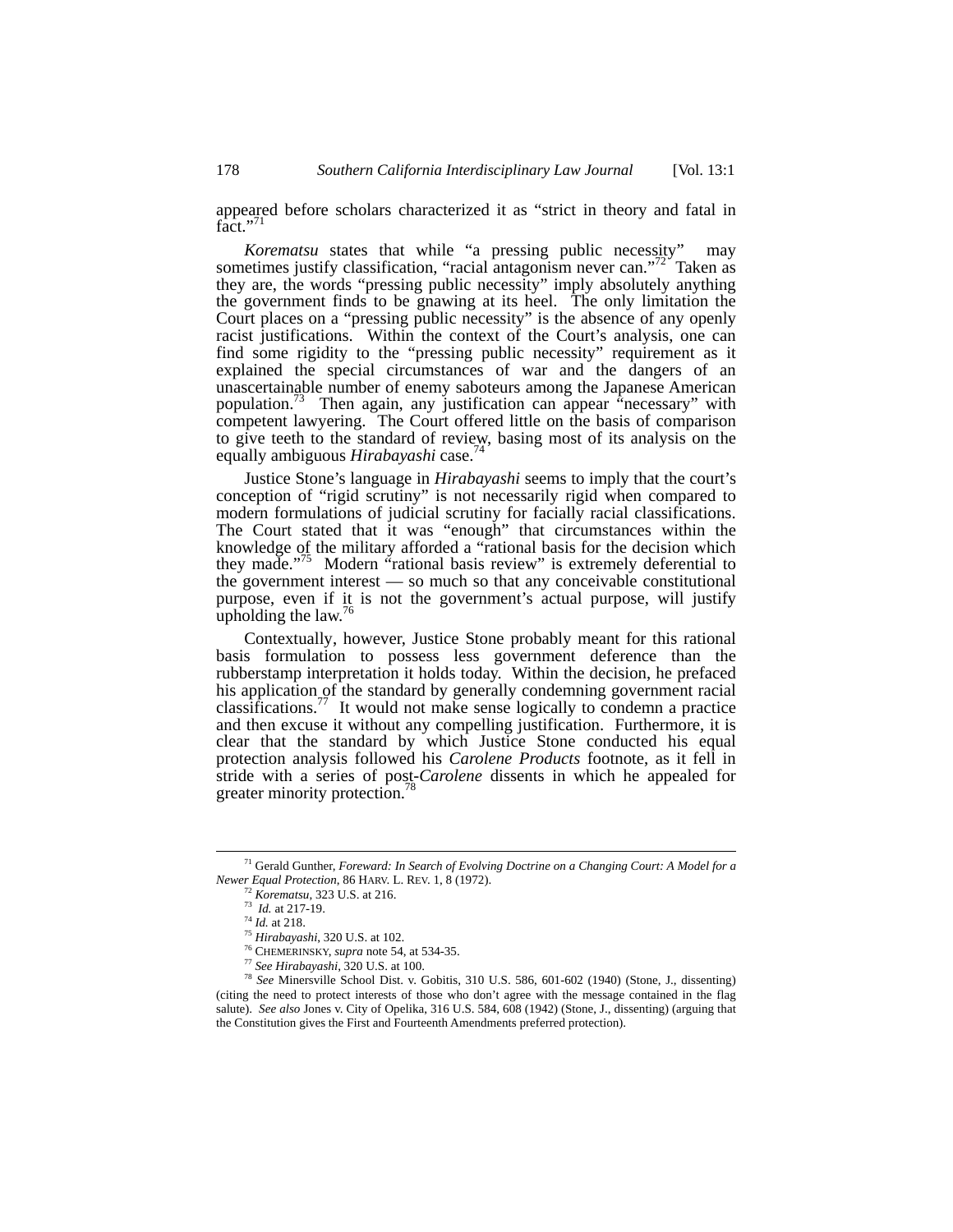Although Stone offered precedents to further explicate the components of heightened scrutiny for racial classifications in *Hirabayashi*, the cases do little to elaborate on his original query posed in *Carolene Products.* Setting up the standard for heightened scrutiny, he listed *Yick Wo v. Hopkins* ("*Yick Wo*"), [79](#page-12-0) *Yu Cong Eng v. Trinidad* ("*Yu Cong Eng*"), [80](#page-12-1) and *Hill v. Texas*  $("Hill")$ <sup>81</sup> as examples of racial classifications failing to meet the standard.<sup>82</sup> However, he conceded that these precedents would be controlling, "were it not for the fact that the danger of espionage and sabotage, in time of war . . . calls upon the military authorities to scrutinize every relevant fact bearing on the loyalty of populations in the danger areas."<sup>83</sup> Stone's language, "were it not for," seems to distinguish the use of heightened scrutiny altogether in the face of military necessity, and the decision itself fails to debate the validity of the government's justification or the means with which to achieve it.

Even the cases themselves shed little light on the intricacies of heightened scrutiny. *Yick Wo, Yu Cong Eng,* and *Hill*, which dealt with facially race-neutral laws that had discriminatory results, barely analogized to *Hirabayashi*, which dealt with the exclusion order specifically targeting Japanese Americans.<sup>84</sup> Although the Court generally deplored the Although the Court generally deplored the discriminatory results and application of the laws considered in those cases, its lengthy discussions on the merits of the government's purposes were unnecessary since, in all three cases, they were clearly discriminatory. $85$ Therefore, in *Hirabayashi,* Stone did not compare the government purpose of military necessity to any cases involving government purposes that were outright irrational. Consequently, the majority simply "shot from the hip" in making its value judgment.

Despite the circumstances under which they were decided, the Internment Cases have not been overruled and represent good law today. Some may argue that even without the formality of a Supreme Court ruling, lower courts have overturned the convictions of Gordon Hirabayashi and

<span id="page-12-0"></span> <sup>79 118</sup> U.S. 356 (1886).

<span id="page-12-1"></span> $80\,$  221 U.S. 500 (1926).

<span id="page-12-2"></span><sup>81 316</sup> U.S. 400 (1942).

<span id="page-12-3"></span><sup>&</sup>lt;sup>82</sup> *Hirabayashi*, 320 U.S. at 100.<br><sup>83</sup> *Id.* 

<span id="page-12-5"></span><span id="page-12-4"></span>

<sup>&</sup>lt;sup>84</sup> See generally Yick Wo, 118 U.S. 356 (San Francisco ordinance that gave the board of supervisors authority, at their discretion, to refuse permission to carry on laundries); *Yu Cong Eng*, 271 U.S. 500 (Chinese Bookkeeping Act in Philippines which made it illegal to conduct one's books in any language other than English, Spanish, or local dialect); *Hill*, 316 U.S. 400 (grand jury selection statute required jurors to be citizens of the state and country, qualified to vote there, a freeholder within the state or a householder with the county, of sound mind and good moral character, able to read and write, and has not been convicted of a felony).

<span id="page-12-6"></span>See Yick Wo, 118 U.S. at 374 ("no reason for [the law] exists except hostility to the race and nationality to which the petitioners belong . . . . "); *Yu Cong Eng*, 271 U.S. at 528. ("we think the present law which deprives them of something indispensable to the carrying on of their business, and is obviously intended chiefly to affect them as distinguished from the rest of the community, is a denial to them of the equal protection of the laws . . . . "); *Hill*, 316 U.S. at 405 ("chance or accident could hardly have accounted for the continuous omission of negroes from the grand jury lists for so long a period as sixteen years or more . . . ").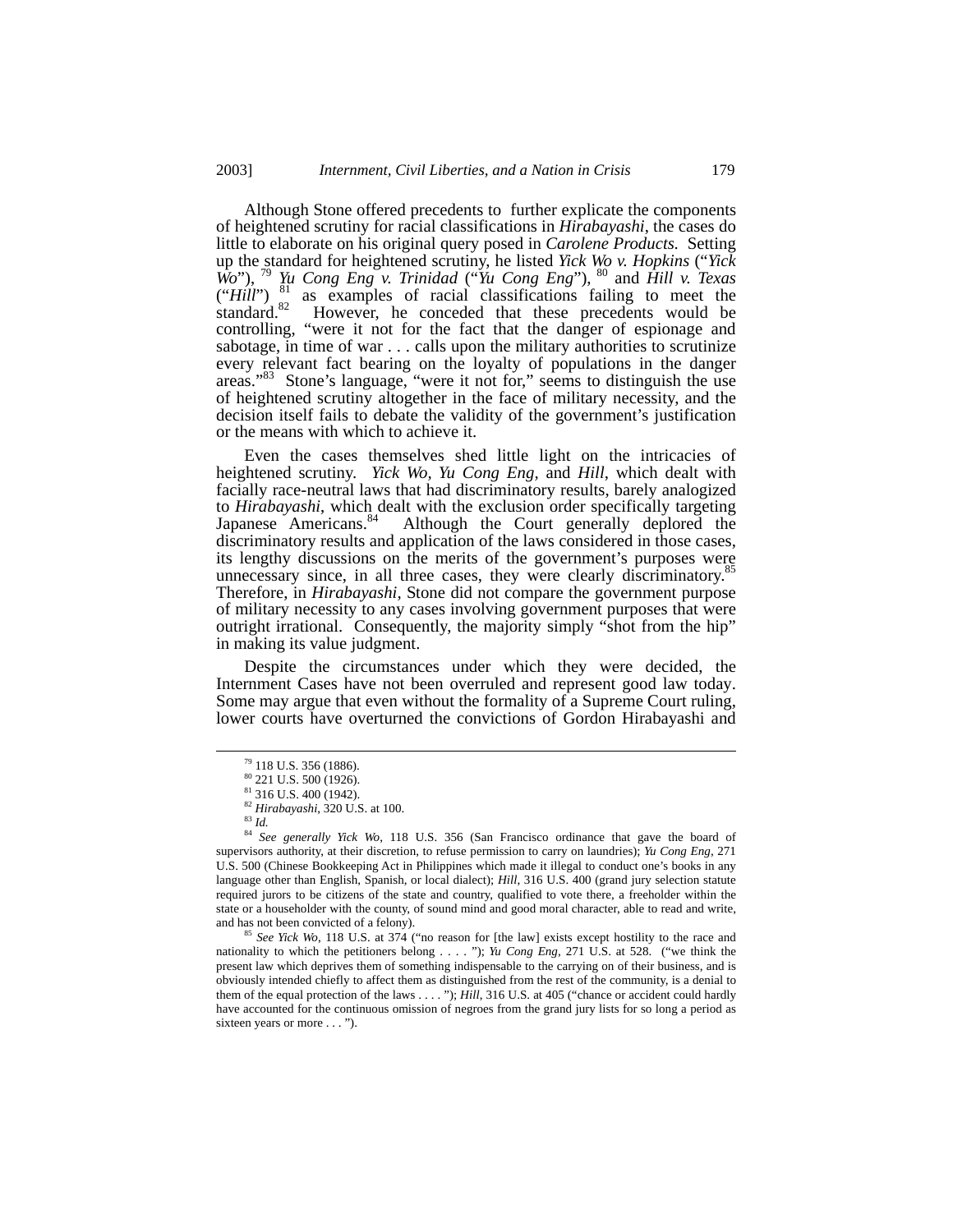Fred Korematsu, placing the original decisions in jeopardy.<sup>86</sup> In fact, a recent article in the *Georgetown Immigration Law Journal* commented that *Korematsu* is dead law in light of the 2001 Supreme Court decision, *Zadvydas v. Davis.*[87](#page-13-1)These criticisms, however, fail to actually phase out the Internment Cases' core legal analysis.

Lower courts overturned Hirabayashi and Korematsu's convictions on the basis of a factual error, but they did not overrule the legal analysis relied upon in the original Internment Cases. Hirabayashi and Korematsu challenged their convictions in the mid-1980s after the Commission on Wartime Relocation and Internment of Civilians ("CWRIC") unearthed a drove of information suggesting that the government knowingly suppressed and altered evidence during the original trial.<sup>88</sup> Their cause of action, however, limited them to only challenging the factual errors leading to their convictions and not the law itself. Hirabayashi and Korematsu each petitioned the court under a writ of *coram nobis*, which allows petitioners to challenge a federal criminal conviction obtained by constitutional or fundamental error that renders a proceeding irregular and invalid.<sup>89</sup> Although Korematsu argued that under current constitutional standards his conviction would not survive strict scrutiny, the Court dismissed his argument, noting that "the writ of *coram nobis* [is] used to correct errors of fact," and "[is] not used to correct legal errors and this court has no power, nor does it attempt, to correct any such errors."<sup>90</sup> The court hearing Hiroboycabi's cover up this point is mored the issue on tiroly <sup>[91](#page-13-5)</sup> Hirabayashi's *coram nobis* petition simply ignored the issue entirely.<sup>9</sup>

Although the Georgetown article interprets *Zadvydas'* reasoning to overrule the Internment Cases, the actual holding of the case is limited to modifying a post-removal-period detention statute, and, even if applied broadly, does not rule out the possibility of infinitely detaining "specially dangerous individuals."[92](#page-13-6) *Zadvydas* concerned a statute which allows the government to detain a deportable alien if it has not been able to secure the alien's removal during a 90-day statutory "removal period."<sup>93</sup> The Court held that the statute implies a limit on the post-removal detention period, which the article interprets as an all-out ban on indefinite detentions of immigrants or citizens without due process.<sup>94</sup> Factually, the *Zadvydas* statute applies to a procedurally narrower class of people than the Internment Orders (aliens *adjudged* to be deported versus aliens *suspected* of espionage) and appears to serve a less "urgent" purpose in "ensuring the

<span id="page-13-0"></span> <sup>86</sup> Hirabayashi v. United States, 828 F.2d 591 (9th Cir. 1987) [hereinafter *Hirabayashi II*];

<span id="page-13-1"></span><sup>&</sup>lt;sup>87</sup> 533 U.S 678 (2001). Micah Herzig, Note, *Is Korematsu Good Law in the Face of Terrorism? Procedural Due Process in the Security Versus Liberty Debate*, 16 GEO. IMMIGR. L.J. 685, 687 (2002) (citing *Zadvydas*, 533 U.S. at 682 ).

<span id="page-13-2"></span><sup>88</sup> Yamamoto, *supra* note 12, at 279-80.

<span id="page-13-3"></span><sup>89 28</sup> U.S.C. § 1651 (a) (2003).

<span id="page-13-4"></span><sup>90</sup> *Korematsu II*, 584 F. Supp. at 1420.

<span id="page-13-5"></span><sup>91</sup> *See generally Hirabayashi II*, 828 F.2d at 591.

<span id="page-13-6"></span><sup>92</sup> *Zadvydas*, 533 U.S. at 690-91.

<span id="page-13-7"></span><sup>&</sup>lt;sup>93</sup> *Id.* at 682 (citing 8 U.S.C. § 1231(a)(6) (1994)).<br><sup>94</sup> *Id.* at 679; Herzig, *supra* note 87, at 687.

<span id="page-13-8"></span>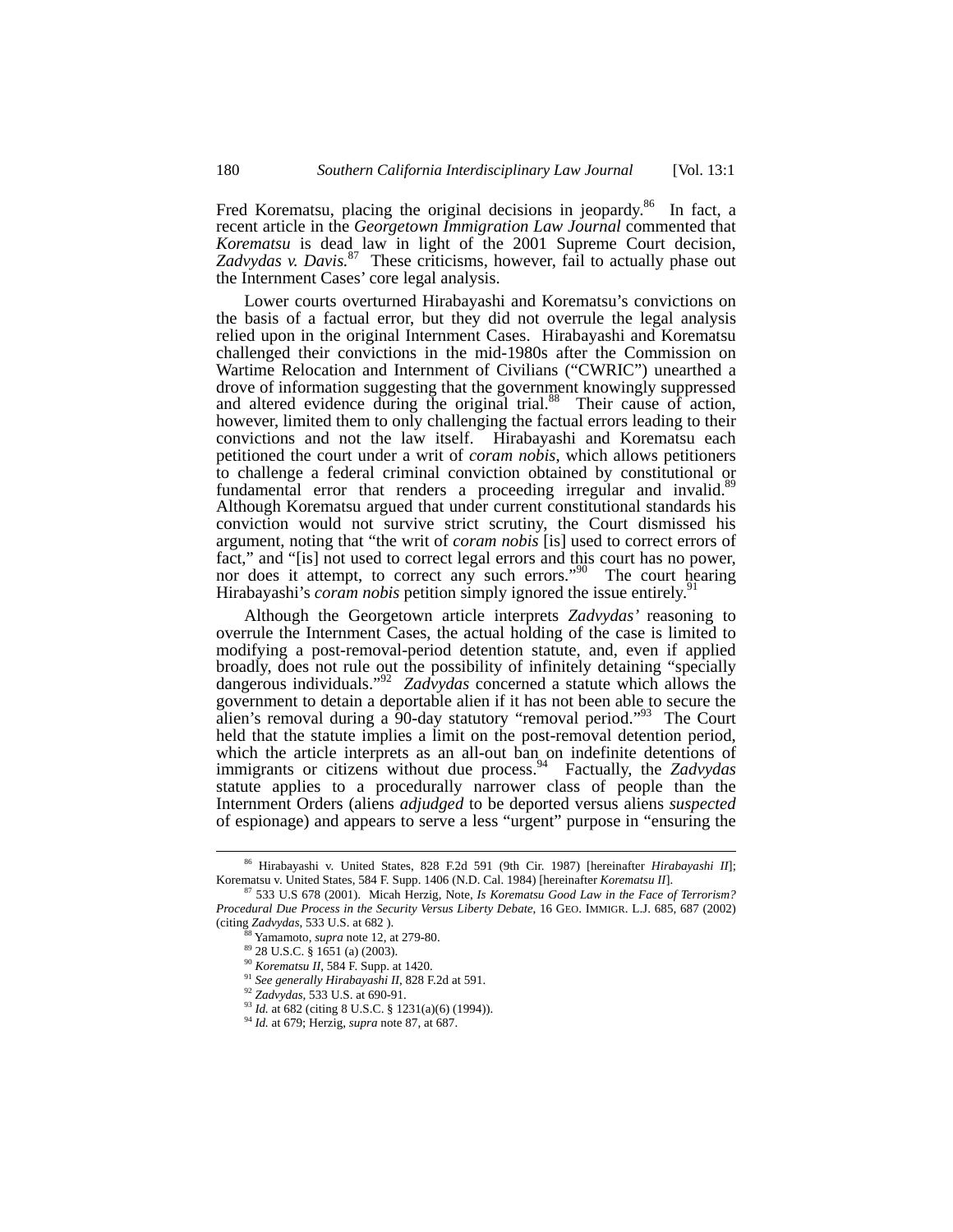appearance of aliens at future immigration proceedings" and "[p]reventing danger to the community. $195$  Therefore, it may be argued that the two cases are not factually analogous. Even if they are, *Zadvydas*' holding itself does not preclude the possibility of indefinitely detaining particularly dangerous individuals without due process.<sup>96</sup> The Court set aside this particular exception to the general rule, stating that such detainment is constitutionally suspect.[97](#page-14-2) The *Zadvydas* statute did not target dangerous individuals, such as terrorists; therefore, it did not fit within the exception because it broadly applied to even the most innocuous tourist visa violators[.98](#page-14-3) In *Hirabayashi* and *Korematsu,* the Court upheld the orders because the government, despite falsifying the evidence, convinced the Court that Japanese Americans and immigrants presented an acute danger to national security. Lastly, *Zadvydas* did not contain any references to either Internment Case, so it is probably safe to assume that the Court did not intend to overrule them in the process.

The greatest evidence, however, that the Internment Cases are still live precedents is that current cases still cite to them. Ninth Circuit decision *Johnson v. State of California* [99](#page-14-4) cited to *Hirabayashi* on February 25, 2003, and *American Federation of Government Employees (AFL-CIO) v. United States* referred to *Korematsu* on March 29, 2002.<sup>100</sup> Both cases used *Hirabayashi* and *Korematsu* as authority for strictly scrutinizing government racial classifications. Additionally, the United States Supreme Court cited the Internment Cases as authority on the relationship between strict scrutiny and race.<sup>101</sup> In fact, many cases have referred to the Internment Cases for this purpose, as they represent the Supreme Court's first formulation of heightened scrutiny. The scope of the Internment Cases' precedent, however, extends beyond simply establishing strict scrutiny for racial classifications, and includes the Supreme Court's commentary on the circumstances in which such "odious"<sup>102</sup> measures are justifiable. The recalcitrant position that this justification occupies in Supreme Court case history poses the greatest threat to present-day civil liberties.

With respect to the current cases challenging the executive orders invoked in the wake of the September 11th attacks, *Korematsu* and *Hirabayashi* may offer virtually unlimited deference to the government in its efforts to maintain national security in times of war. *Hirabayashi* (upon which *Korematsu* based its analysis) characterized the war power of the

<span id="page-14-0"></span> <sup>95</sup> *See Zadvydas*, 533 U.S. at 690.

<span id="page-14-1"></span><sup>96</sup> *Id.* at 691.

<span id="page-14-2"></span><sup>97</sup> *Id.* at 690.

<span id="page-14-3"></span><sup>98</sup> *Id.*

<span id="page-14-4"></span><sup>99 321</sup> F.3d 791, 796 (9th Cir. 2003).

<span id="page-14-6"></span><span id="page-14-5"></span>

<sup>100 195</sup> F. Supp. 2d 4, 11 (D.D.C. 2002). 101 *See* Adarand Constructors, Inc. v. Pena, 515 U.S. 200, 214 (1995) (citing to the Internment Cases as the basis for using strict scrutiny to evaluate racial classifications). This usage was particularly significant considering that *Adarand* represents the modern case requiring heightened scrutiny for both benevolent and invidious racial classifications.<br><sup>102</sup> Hirabayashi v. United States, 320 U.S. 81, 100 (1943).

<span id="page-14-7"></span>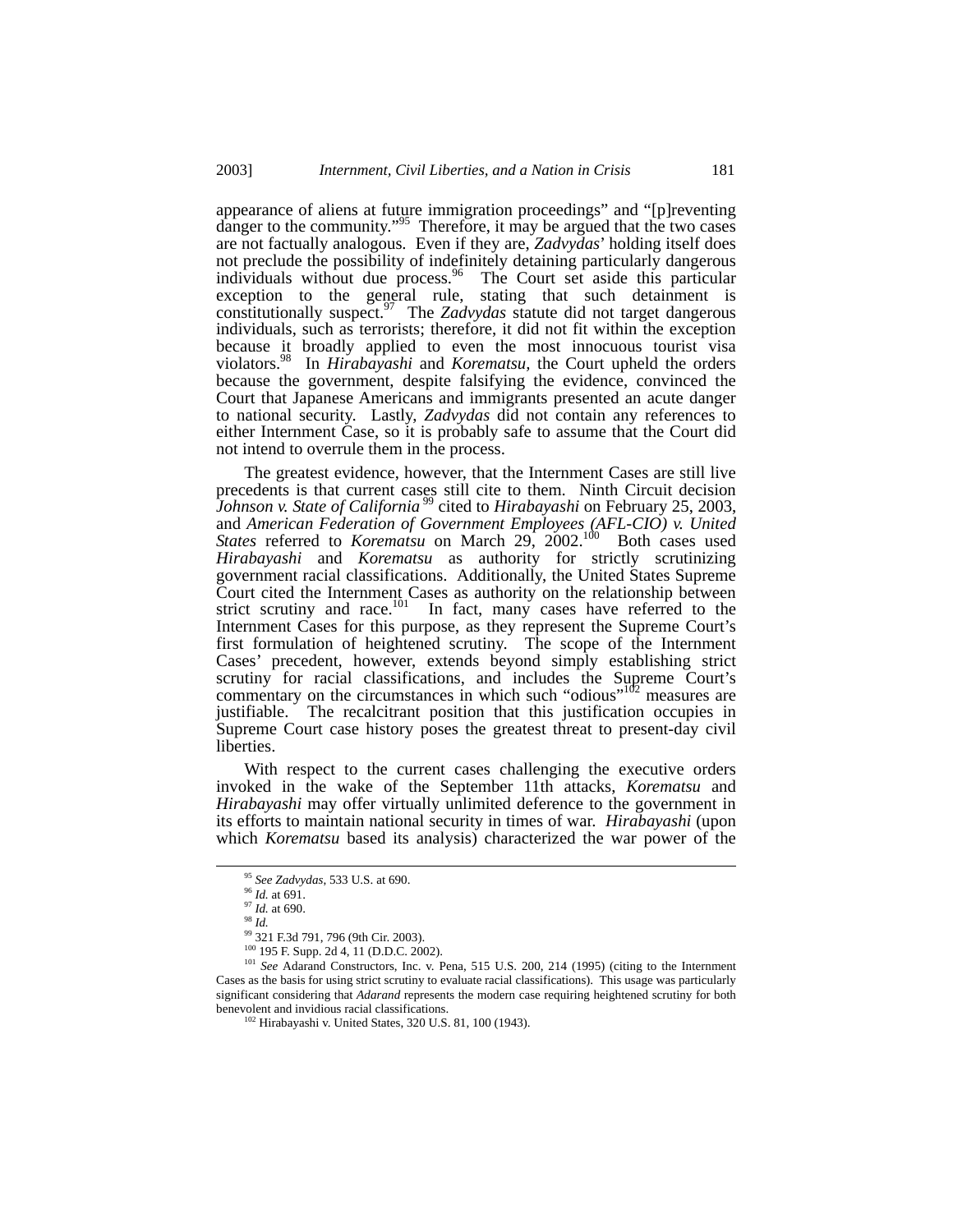federal government as the "power to wage war successfully" that "extends to every matter so related to war as substantially to affect its conduct, and embraces every phase of the national defense[.]"<sup>103</sup> By approving the wholesale detainment of an entire ethnic group in order to prevent potential sabotage, the Court provided the government a very wide berth in determining the neccesary actions in waging a successful war. Such a precedent ostensibly allows the government to use a "declaration of war" as a proxy for any action it sees fit. "War" then releases the government from any obligations to equal protection and other Constitutional rights. Thus, *Padilla*'s characterization of the current terrorist scenario as one in which the President's war powers are invoked<sup>104</sup> renders *Hirabayashi* and *Korematsu* applicable.

The government has already crept toward the direction predicted by the Internment Cases. Prior to *Hamdi* and *Padilla*, Congress passed a joint resolution empowering the President to take all "necessary and appropriate" measures to prevent any future acts of terrorism against the United States.<sup>105</sup> *Hamdi* itself implicitly acknowledged the Internment Cases' precedent in its explanation of the President's war power, by referencing the Supreme Court's tendency to defer to the political branches when "called upon to decide cases implicating sensitive matters of foreign policy, national security, or military affairs."[106](#page-15-3) Coincidentally, both *Hamdi* and *Hirabayashi* cite to *Ex parte Quirin* ("*Quirin*"), a case involving the due process rights of German saboteurs caught on American soil, to derive the broad authority given to the President during times of war.<sup>107</sup> Although *Hamdi* paid lip service to the idea that executive wartime authority is not unlimited, $108$  it also stated, "the Constitution does not specifically contemplate any role for courts in the conduct of war, or in foreign policy generally."<sup>[109](#page-15-6)</sup>

Even if the President's war power is invoked, one might argue that in 1971 the legislature statutorily curtailed the President's discretionary power to detain citizens by first requiring an "Act of Congress."[110](#page-15-7) Although argued in the government's brief in the *Korematsu coram nobis* case as a pre-existing legislative barrier to future mass-internments, the statute does little to limit the Internment Cases' authority.<sup>111</sup> The legislature did, in fact,

<span id="page-15-1"></span><span id="page-15-0"></span> <sup>103</sup> *Id.* at 93.

<sup>104</sup> *See Padilla*, 233 F. Supp. 2d at 589 ("a formal declaration of war is not necessary in order for the executive to exercise its constitutional authority to prosecute an armed conflict — particularly when, as on September 11, the United States is attacked.").<br><sup>105</sup> Authorization for Use of Military Force § 2 (a).<br><sup>106</sup> 316 F.3d at 463.

<span id="page-15-2"></span>

<span id="page-15-4"></span><span id="page-15-3"></span>

<sup>107</sup> *Hirabayashi*, 320 U.S. at 92 (citing *Ex parte Quirin*, 317 U.S. 1, 25 (1942)); *Hamdi*, 316 F.3d at 472 (citing *Ex parte Quirin*, 317 U.S. 1, 25 (1942)).

<span id="page-15-5"></span><sup>108</sup> *See Hamdi*, 316 F.3d at 464.

<span id="page-15-6"></span><sup>109</sup> *Id.* at 474.

<span id="page-15-8"></span><span id="page-15-7"></span><sup>110 18</sup> U.S.C. § 4001 (a) (1971).

 $^{111}$  PETER IRONS, JUSTICE DELAYED, THE RECORD OF THE JAPANESE AMERICAN INTERNMENT CASES 211 (1989).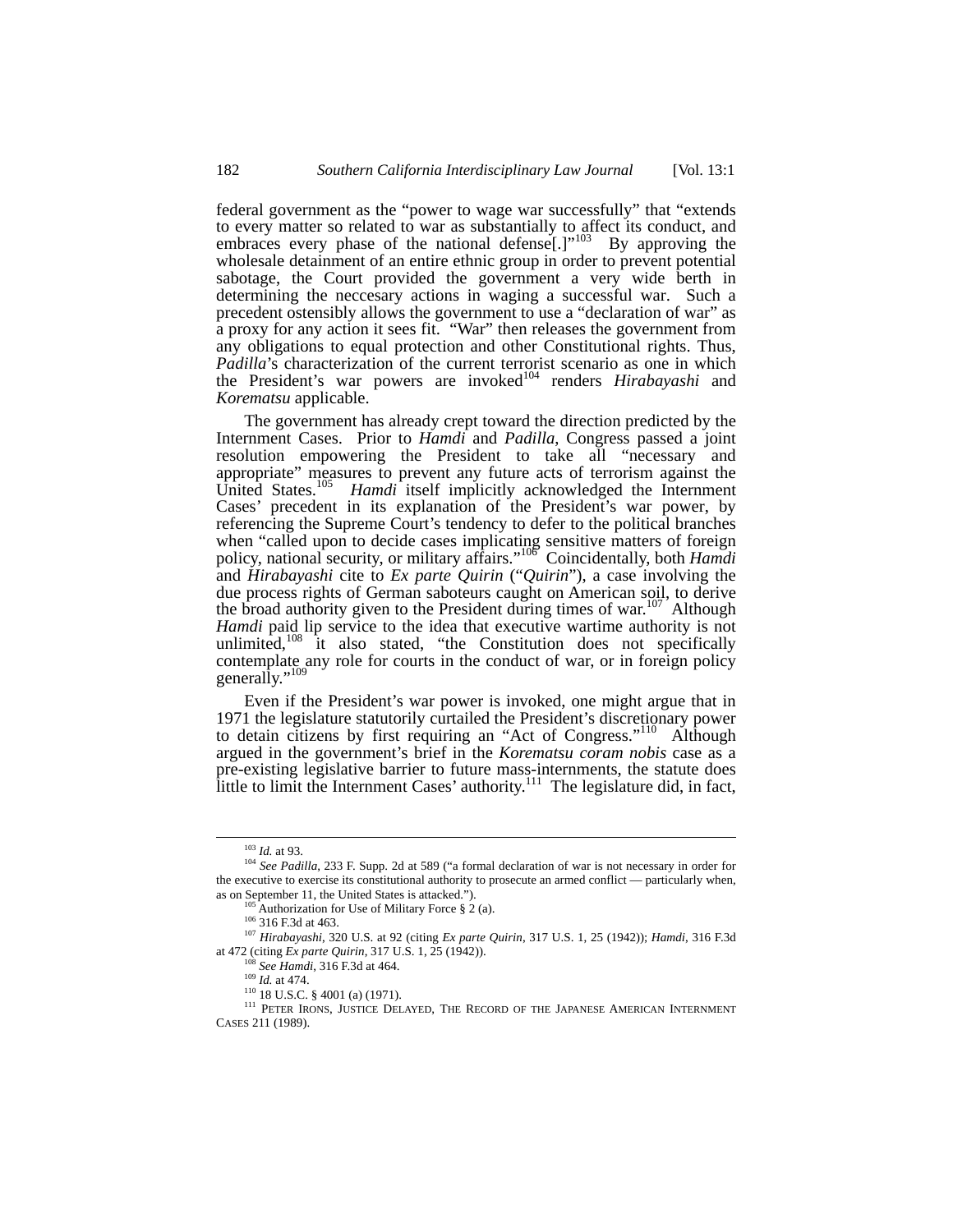approve the executive order under which *Korematsu* was convicted.<sup>112</sup> The government may have characterized this approval as an isolated incident that was repealed in 1976,[113](#page-16-1) but *Hamdi* and *Padilla* subsequently refuted any notion that occurences of congressional approval are few and far between. Both cases exempted President Bush's detainment executive order stating that the prior joint resolution granting the President "necessary and appropriate" authority constituted an "Act of Congress."<sup>114</sup> Although in theory the 1971 statute makes it more difficult for the President to detain citizens by requiring congressional approval, the joint resolution that quickly followed the terrorist attacks demonstrates that Congress is not reluctant to give its authorization.

The broad presidential war authority precedent established in the Internment Cases appears to act as an all-purpose compelling government interest, which may allow the government to openly target ethnic and religious groups associated with terrorism. The current executive orders tiptoe around equal protection issues given that they do not specifically call for the detention of Arabs or Muslims. Even if the government detains a disproportionate number of people who are members of these groups, the government's actions are unchallengeable on these grounds without proof of a discriminatory purpose. Now, with *Hirabayashi* and *Korematsu* as accessible precedents, the government may openly profile suspect groups by entirely quashing the equal protection issue. Even if the government bases its correlations off of unreliable research tainted with racial prejudice, as long as the Court is unaware of these transgressions, the government can argue in the vein of *Hirabayashi* that such classifications are logically related to preserving national security. Though neither *Hamdi* nor *Padilla*  involved an equal protection issue, their deference to government war authority foreshadows a *Hirabayashi* extension of that authority to facially racial classifications.

One factor hindering the use of the Internment Cases is that they were decided in a very different time and under a dated legal standard. The fact that the Internment Cases emerged under a less-developed form of strict scrutiny makes it less tenable that something as extreme as a full-scale exclusion and internment of an ethnic group will occur again. Moreover, it is always possible that the *Hirabayashi* and *Korematsu* Courts' ambiguity in defining a compelling interest may even limit the clout "national security" carries as an end-all government purpose.

Even with these historical and contextual roadblocks, cases decided after the Internment Cases effectively touched up their anachronistic blemishes. *Adarand Constructors, Inc. v. Pena* referred to *Korematsu* and *Hirabayashi* in delineating its standard of heightened scrutiny, confirming that the two previous cases did, in fact, employ some version of strict

<span id="page-16-0"></span> <sup>112 18</sup> U.S.C. § 1383 (1942).

<span id="page-16-1"></span><sup>113</sup> *See* Irons, *supra* note 111, at 211.

<span id="page-16-2"></span><sup>114</sup> *Padilla*, 233 F. Supp. 2d at 598; *Hamdi,* 316 F.3d at 467.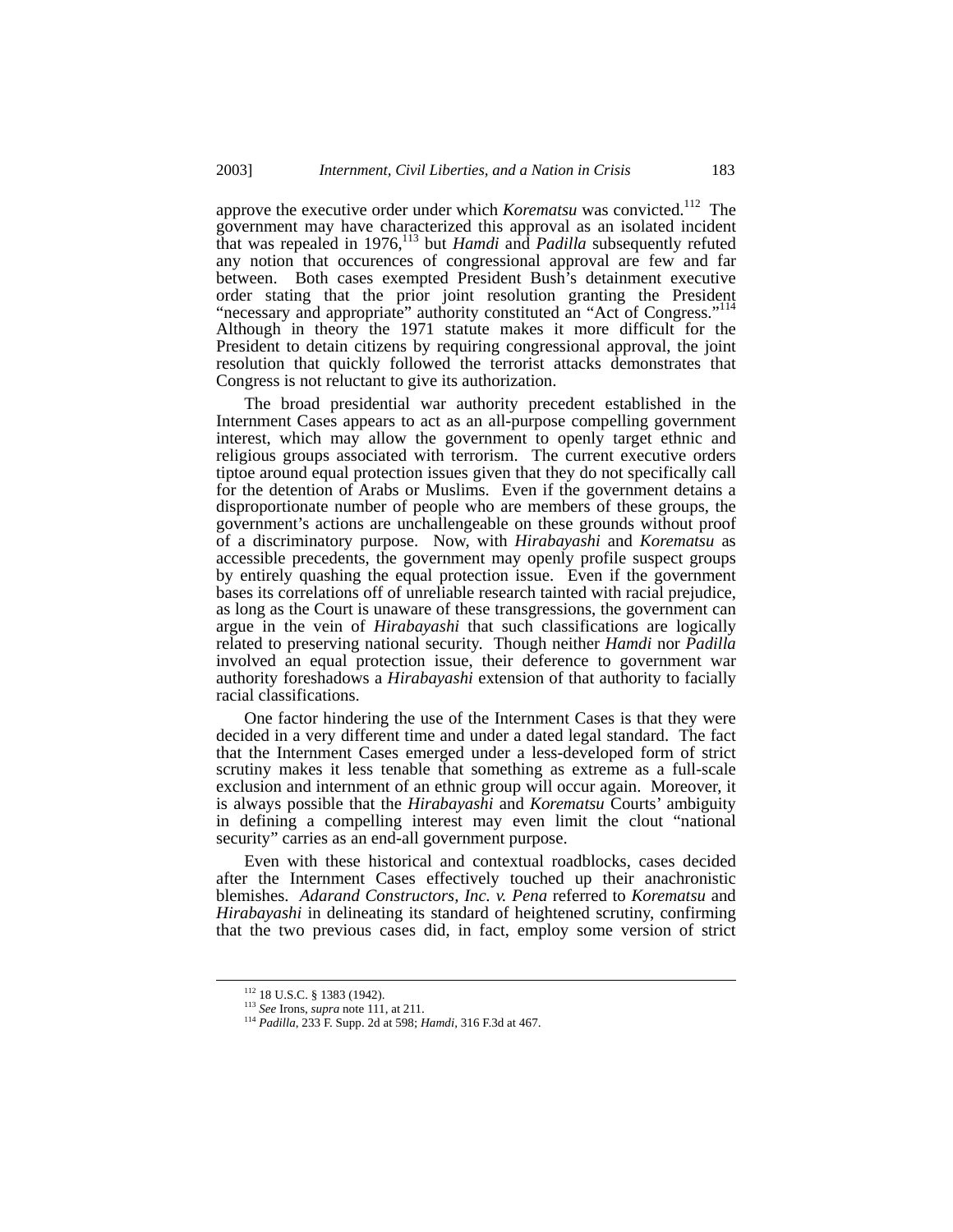scrutiny at the time.<sup>115</sup> Furthermore, *Adarand* explicitly rejected the long-held notion that "strict scrutiny is strict in theory, and fatal in fact,"<sup>[116](#page-17-1)</sup> which although more of an academic characterization, highlights the surmountability of heightened scrutiny. Still, it is almost impossible for the government to intern an entire ethnic group because it is not narrowly tailored to, nor the least restrictive alternative for, the government's interest in protecting national security. This construction of strict scrutiny, however, does not rule out inconveniences slightly less than Internment and leaves open the possibility of, for example, mandatory baggage searches for all Arab-American airplane passengers. Furthermore, there is always the possibility of a Court resorting to *Korematsu*'s "balancing out" of the narrow tailoring requirement for "hardships are part of war, and war is an aggregation of hardships."<sup>117</sup> Moreover, even if the Internment Cases' outdated methodology of judicial review precludes them from being applied in a modern equal protection analysis, it still does not affect the broad authority given the President to "wage war successfully." Indeed, no precedent explicitly bars uses of the Internment Cases, and in the crisesminded state of our present times, these relics of the past are factually analogous and legally applicable.

## D. SHOULD THE INTERMENT CASES BE USED AS PRECEDENTS TO EXPAND THE GOVERNMENT'S AUTHORITY IN COMBATTING TERRORISM?

Although the Internment Cases represent good law today, judicial and scholarly criticisms as well as historical arguments present strong warnings against their application.

Since the Internment, the Supreme Court has vehemently criticized the cases' outcomes and in some instances the analysis itself, despite citing to *Hirabayashi* and *Korematsu* on numerous occasions. In light of the *coram nobis* cases, the majority opinion in *Adarand* skeptically examined the government's use of illegitimate racial classifications to intern citizens. It described *Korematsu* as the product of a time in which "even the most rigid scrutiny [could] sometimes fail to detect an illegitimate racial classification" and stated that any retreat from the most searching inquiry would lead to a reoccurrence of that error in the future.<sup>118</sup> The Court clearly viewed the result of *Korematsu* as a mistake in history and a warning for future vigilance. The majority, however, focused only on the mistaken result of the *Korematsu* decision — one that was revealed only by future factual inquiry — and refrained from attacking the *Korematsu* court's heightened scrutiny analysis.

<span id="page-17-0"></span> <sup>115 515</sup> U.S. at 236 [hereinafter *Adarand*]. 116 *Id.* at 237.

<span id="page-17-1"></span>

<span id="page-17-3"></span><span id="page-17-2"></span><sup>117</sup> *Korematsu*, 323 U.S. at 219.

<sup>118</sup> *See Adarand*, 515 U.S. at 236 (although not specifically mentioning the *coram nobis* cases, the majority's use of the words "failing to detect" and "most searching inquiry" implies that later hearings uncovered factual errors in the original Internment Trials).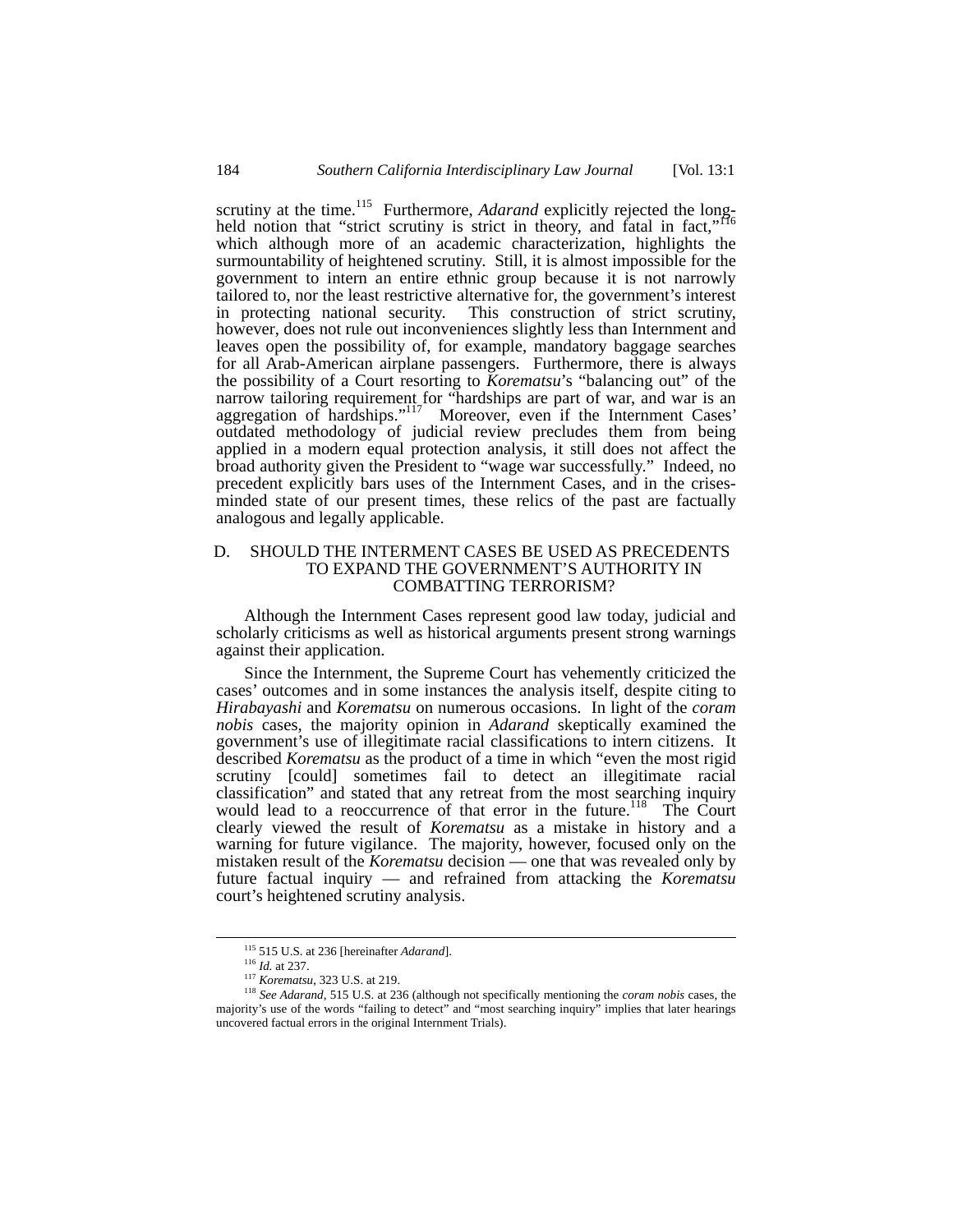Conversely, the *Adarand* dissent, led by Justices Ruth Bader Ginsburg and Stephen G. Breyer, abolished *Korematsu* as judicial precedent altogether. The dissent began by criticizing the *Korematsu* majority's conception of heightened scrutiny, noting that although they described the level of scrutiny as "most rigid," it "yielded a pass for an odious, gravely injurious racial classification.["119](#page-18-0) For that reason, the *Adarand* dissent argued that the strict scrutiny standard was "indeed fatal for classifications burdening groups that have suffered discrimination in our society."<sup>120</sup> The dissent then concluded that such a *Korematsu* classification would never survive the current strict scrutiny standard and that as "history and precedent instruct  $\dots$  properly ranks as prohibited."<sup>121</sup> Although the more negative view of *Korematsu* appears in the *Adarand* dissent, it is clear that, as a whole, *Adarand* does not view *Korematsu's* racial classification favorably. Its criticisms serve as a judicial warning and maybe even as a precedential limit to the government's war authority.

The Supreme Court has in no uncertain terms placed *Korematsu* along side with some of the worst decisions in its jurisprudential history. Justice Antonin Scalia's impassioned dissent in *Stenberg v. Carhart* commenced with the hope that the majority's decision would one day be "assigned its rightful place in the history of this Court's jurisprudence beside *Korematsu* and *Dred Scott.*" [122](#page-18-3) Although *Stenberg* dealt with abortion and had little substantive relation to racial classifications, Justice Scalia's dissent epitomizes his, and potentially those of many of the other Justices, rebuke of the Internment decision. Overall, it appears that the Supreme Court has been reluctant to cite to the broad war authority provided by the Internment Cases, as *Kennedy v. Mendoza-Martinez*, a Vietnam War draft-dodging case decided in 1963 represents the last instance of its use.<sup>123</sup> Then again, it is arguable that prior to the present terrorist crisis, the United States had not fallen (or headed) into any international conflicts involving such pressing domestic concerns.

Several lower court decisions also offer persuasive authority attacking the validity of the Internment precedents. Although it is somewhat of an obvious point, these cases are especially relevant because potential challenges to government authority start at the district level, where circuit law governs. In a Second Circuit case contesting the transfer of black officers to different precincts to avoid racial strife, the court explicitly criticized *Korematsu's* treatment of a "national emergency" as the end-all justification for breaching individual rights.<sup>124</sup> Moreover, the court implicitly sided with the *Adarand* dissent's legal disapproval of *Korematsu*

 <sup>119</sup> *Adarand*, 515 U.S. at 275 (Ginsburg, J., dissenting).

<span id="page-18-1"></span><span id="page-18-0"></span><sup>120</sup> *See id.*

<span id="page-18-3"></span><span id="page-18-2"></span><sup>121</sup> *Id.*

<sup>&</sup>lt;sup>122</sup> 530 U.S. 914, 953 (2000) (*Dred Scott*, which upheld slavery, is unanimously regarded as one of the worst decisions in Supreme Court history).

<span id="page-18-5"></span><span id="page-18-4"></span><sup>123 372</sup> U.S. 144, 160 (1963) [hereinafter *Martinez*] (citing to *Hirabayashi*, 320 U.S. at 93).

<sup>&</sup>lt;sup>124</sup> See Patrolmen's Benevolent Ass'n. of City of New York v. City of New York, 310 F.3d 43, 53-54 (2nd Cir. 2002) ("such unconditional deference to a government agent's invocation of 'emergency' to justify a racial classification has a lamentable place in our history.").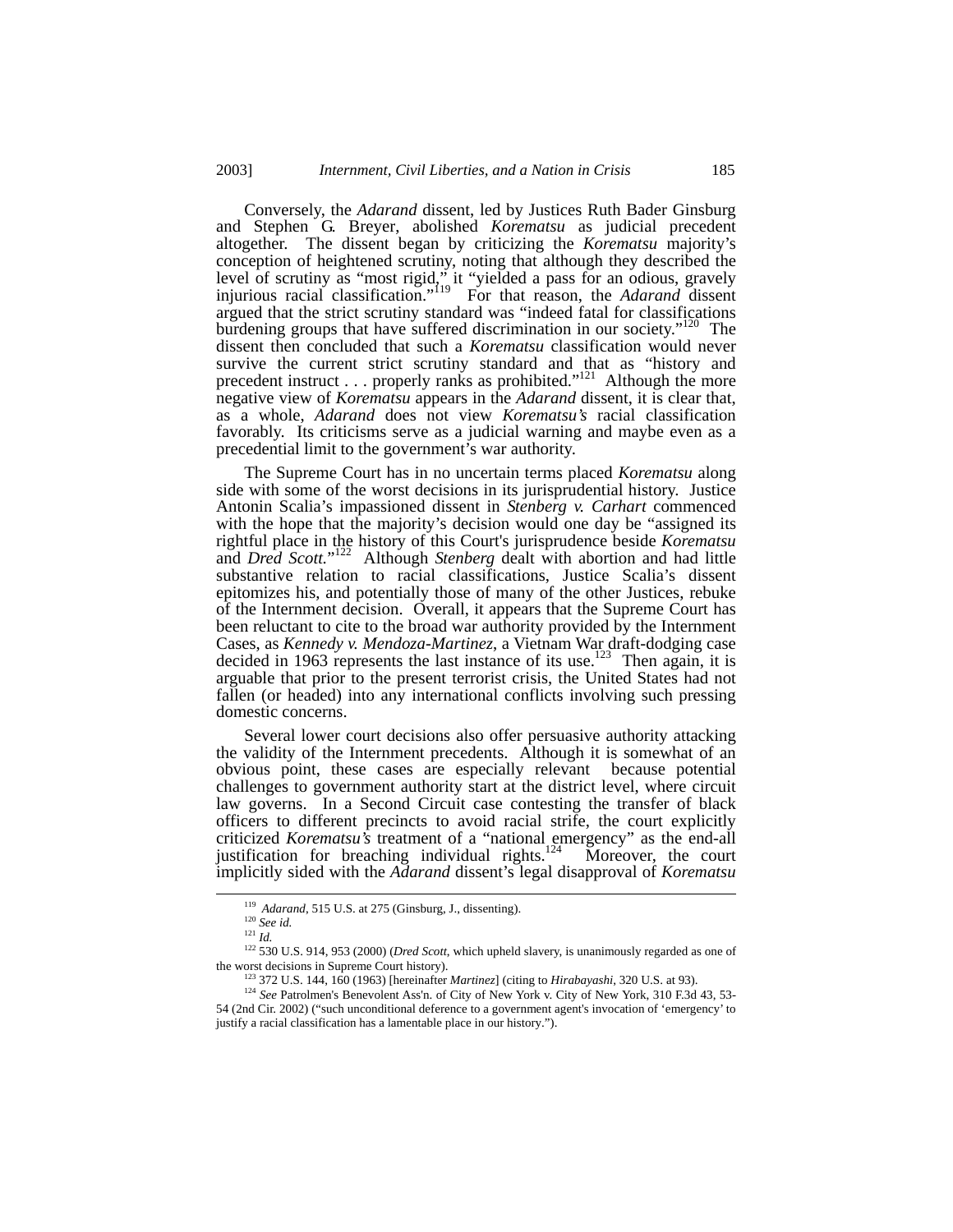by highlighting the *Korematsu* analysis (rather than just the result) as the mistake *Adarand* advises courts to avoid.<sup>1</sup>

Vigorously dissenting against the majority's upholding of a warrantless search, Fifth Circuit Justice Jacques L. Wiener elaborated on Scalia's *Stenberg* characterization of *Korematsu* as one of the historical low points of Supreme Court jurisprudence.[126](#page-19-1) While Scalia mentioned *Korematsu* as a constitutional mistake only to highlight the majority holding's general inadequacy, Judge Weiner used *Korematsu* to specifically attack the majority's lack of concern for constitutional liberties.<sup>127</sup> Relating *Korematsu* back to the majority's failure to recognize the Fourth Amendment violation, he held the decision up as a warning, calling it a "shameful failure" of the Court to defend "constitutional liberties" against the "popular hue and cry that would have us abridge them."<sup>128</sup> As a result, his analysis breathes new life into Scalia's criticism by pointing out the exact reason why *Korematsu* should be relegated to the constitutional basement.

The nation's foremost constitutional scholars have also had little esteem for the Internment Cases' analysis. In particular, scholars have criticized the way the majority balanced out constitutional liberties in the face of crisis. Just a few years after their decisions, Professor Eugene Rostow, in a critical essay entitled *The Japanese American Cases — A Disaster*, warned that the precedent set by the Internment Cases may be used to "encourage attacks on the civil rights of citizens and aliens."<sup>129</sup> He railed against excessive deferment to military necessity, stressing that action taken in the name of war should be held to "standards of responsibility under such circumstances."<sup>130</sup> About thirty years later, Professor Laurence Tribe wrote that "the [*Korematsu*] decision represents the nefarious impact that war and racism can have on institutional integrity and cultural health."<sup>131</sup> Likewise, Professor Erwin Chemerinsky, in his treatise *Constitutional Law: Principles and Policies*, posed that, during times of war, the Constitution and the Court's roles are arguably most important when "pressure and even hysteria to violate rights and [to] discriminate will be most likely to occur."<sup>132</sup> But to what degree can scholars' opinions sway the opinions of the Court? Though the legal analysis in *Korematsu* was not addressed, the companion *coram nobis* case

<span id="page-19-0"></span> <sup>125</sup> *See id.* (citing to *Adarand*, 515 U.S. at 236, 244, 275) (referring first to the legal mistake in *Korematsu* and then stating that the mistake should be avoided, citing to *Adarand* as criticizing

<span id="page-19-1"></span><sup>&</sup>lt;sup>126</sup> United States v. Zapata-Ibarra, 223 F.3d 281, 282 (5th Cir. 2000) (Weiner, J., dissenting) ("to borrow from Justice Scalia, I sense that history is likely to judge the judiciary's evisceration of the Fourth Amendment . . . as yet another jurisprudential nadir, joining *Korematsu*, *Dred Scott*, and even *Plessy . . .* ").

<span id="page-19-2"></span><sup>127</sup> *See id*. 128 *Id.*

<span id="page-19-4"></span><span id="page-19-3"></span>

<sup>129</sup> Eugene V. Rostow, *The Japanese American Cases — A Disaster*, 54 YALE L.J. 489, 491 (1945).

<span id="page-19-5"></span> $\frac{130}{Id}$ . at 515.

<span id="page-19-6"></span><sup>&</sup>lt;sup>131</sup> LAWRENCE. H. TRIBE, AMERICAN CONSTITUTIONAL LAW 1000 (1978).

<span id="page-19-7"></span><sup>132</sup> CHEMERINSKY, *supra* note 54, at 554.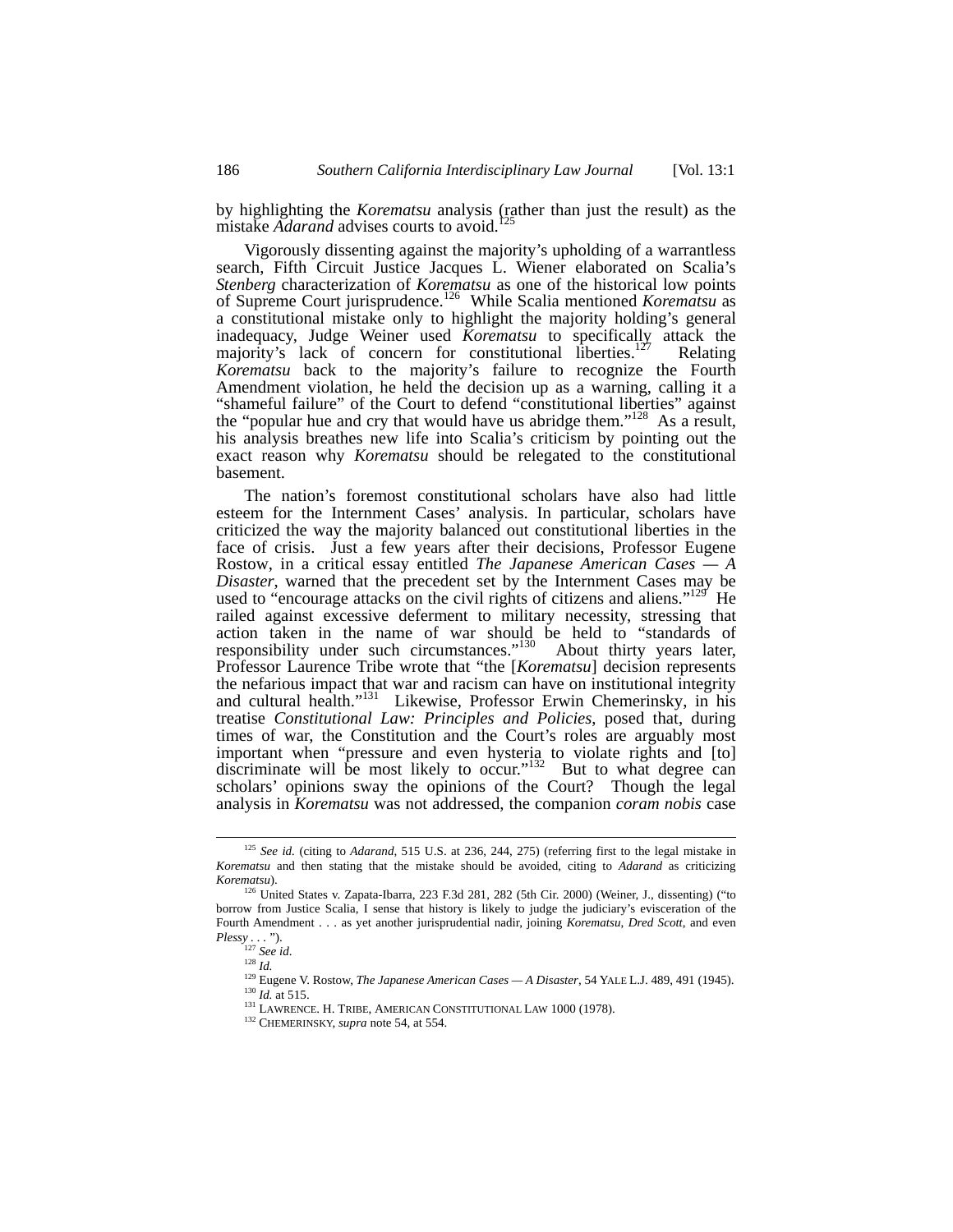cited to Professor Tribe's aforementioned critique in regarding *Korematsu's* holding as limited.<sup>133</sup>

Apart from legal critiques, it has often been said that "those who ignore the mistakes of the past are doomed to repeat them." The similarly panicked, emotionally charged atmospheres surrounding the internment and the Patriot Act's inceptions reveal that our current legislative direction is following a previously beaten path: rushing to resolve a crisis while forsaking civil liberty concerns along the way. It is this grim comparison that warns against resorting to legal precedents established during the Internment.

Although the Bush administration and the legislature never explicitly deemphasized individual rights in pursuing the Patriot Act, the push for national security inevitably drove the passage of the Act. The Act's author, Senator Patrick Leahy, who is usually an active proponent of civil liberties, vowed to give law enforcement as much power as possible to fight future attacks.<sup>134</sup> The Bush Administration and Attorney General John Ashcroft, in particular, wanted to fortify Leahy's Patriot Act not only with extensions of the Justice Department's surveillance power, but also with provisions providing for the indefinite detention and seizure of assets from potential terrorists and terrorist groups.<sup>135</sup> Moreover, touting the mantra "talk[ing] won't prevent terrorism," Ashcroft wanted this security-laden bill immediately punched through Congress.<sup>136</sup> Predictably, many in the Senate shared Ashcroft's concerns as well, and the Act passed 96-1. Two weeks later, on October 26, 2001, President Bush signed the bill.<sup>137</sup>

One can accredit much of the Act's hasty passage to the anti-terrorism drive that had infused the United States in the waking moments of September 11, 2001. Even members of Congress, such as Senators Dianne Feinstein and Charles Schumer, who generally were active supporters of personal liberty rights, had no intention of impeding the Patriot Act's passage.<sup>138</sup> Inevitably, the senators were merely following the demands of their constituents, as polls "showed that most people were more than willing to trade off civil liberties and privacy protections for more security."<sup>139</sup> Consequently, the voices of civil rights activists went largely unnoticed. As the news of the terrorist attacks reverberated through Washington, civil liberties groups such as the American Civil Liberties Union ("ACLU") met together to draft a manifesto urging the government to remember individual liberties in the process of fortifying terrorist countermeasures.<sup>140</sup> Though they publicized the manifesto via press conference and established personal contact with Members of Congress,

<span id="page-20-0"></span><sup>133</sup> *See Korematsu II,* 584 F. Supp. at 1420 (citing Tribe at §§ 16-6, 16-14). 134 O'Harrow, *supra* note 20, at W06.

<span id="page-20-1"></span>

<span id="page-20-2"></span><sup>135</sup> *Id.* 

<span id="page-20-3"></span><sup>&</sup>lt;sup>136</sup> *Id.* (Ashcroft statement made at a press conference following a meeting with Senator Leahy).

<span id="page-20-4"></span><sup>137</sup> *Id.* 

<span id="page-20-5"></span><sup>138</sup> *Id.* 

<span id="page-20-6"></span><sup>139</sup> *Id.* 

<span id="page-20-7"></span><sup>140</sup> *Id.*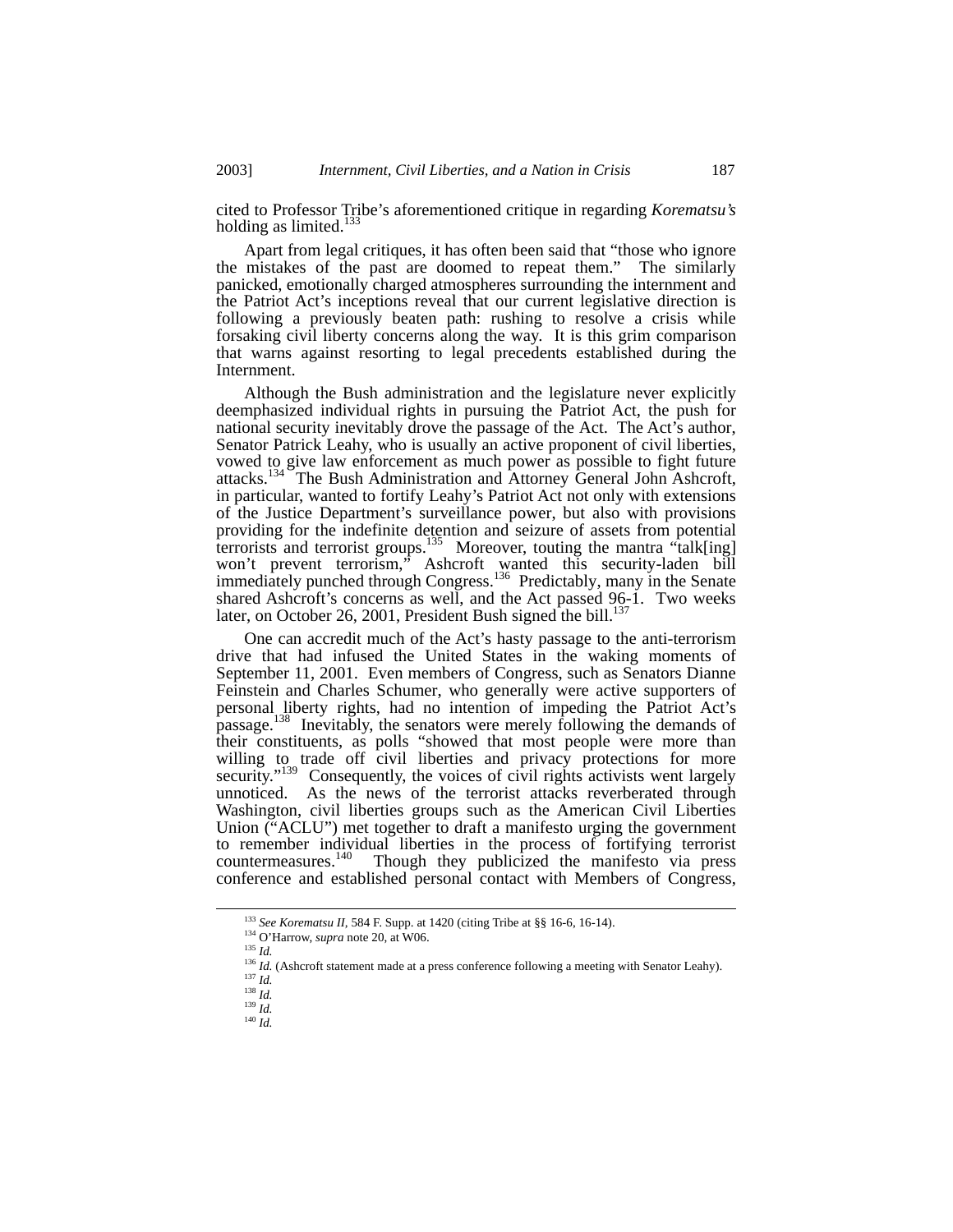many key figures involved in the enactment of the Patriot Act admitted that they had never even heard about the manifesto.<sup>[141](#page-21-0)</sup>

The rapid passage of the Patriot Act and the virtual disappearance of concerns about civil liberty eerily mirror the 1942 government's immediate reactions to the Pearl Harbor bombings. The seriousness of the two threats united both governments, as consolidated legislatures willingly handed President Bush and President Roosevelt the reigns to countering the security threat. Like the Patriot Act, which was congressionally approved by a landslide, President Roosevelt's declaration of war met virtually no legislative resistance.<sup>142</sup> Furthermore, the treacherous and clandestine nature of the two attacks evoked feelings of animosity and rage from the general populace and the government. In the days following the bombing of Pearl Harbor, Americans expressed their hatred for the "treacherous Japs<sup>"143</sup> in government halls, in newspapers, and on the streets. Likewise, Senator Leahy, who is generally considered to be very liberal, could only feel anger upon hearing about the September 11 terrorist attacks and vowed to give law enforcement all the power it needed to counter the threat.<sup>144</sup> Against the backdrop of increasing retributive antagonism towards the Japanese after the Pearl Harbor bombing, individual liberty pleas were largely ignored, as Fair Play committees and religious groups' anti-Internment petitions met the same indifferent reception as the post-terrorist attack ACLU memoranda on civil liberties.<sup>[145](#page-21-4)</sup>

Racial paranoia engulfed both the 1942 and twenty-first century public because of the foreign source of the attacks, driving the public to associate resident aliens and citizens with the enemy. After the Pearl Harbor bombing, radio broadcaster John B. Hughes gave a series of radio talks accusing Japanese Americans of subversive activities and hinting that Japanese American control of agricultural production in California was all part of some plan of the Japanese empire.[146](#page-21-5) On February 2, 1942, *Los Angeles Times* columnist W.H. Anderson wrote that Japanese Americans are "vipers," loyal to Japan, who pose a "potential and menacing" danger to the country.<sup>[147](#page-21-6)</sup> These scathing remarks in the popular media, combined with a general mistrust of Japanese Americans, led to a racially charged climate in which skin color was synonymous with national affiliation. Although not blatantly broadcasted by the popular media, mistaken animosity towards Arab Americans as a result of the September 11th terrorist attacks seamlessly parallels the plight of the Japanese Americans. Less than two weeks after the attacks, authorities reported more than forty

<span id="page-21-0"></span> <sup>141</sup> *Id.* 

<span id="page-21-1"></span><sup>142</sup> Robinson, *supra* note 42, at 74.

<span id="page-21-2"></span><sup>143</sup> *Id.*

<span id="page-21-3"></span><sup>144</sup> *See* O'Harrow, *supra* note 20, at W06.

<span id="page-21-4"></span><sup>145</sup> Robinson, *supra* note 42, at 102.

<span id="page-21-5"></span><sup>146</sup> *Id.* at 89.

<span id="page-21-6"></span><sup>147</sup> *Id.* at 96.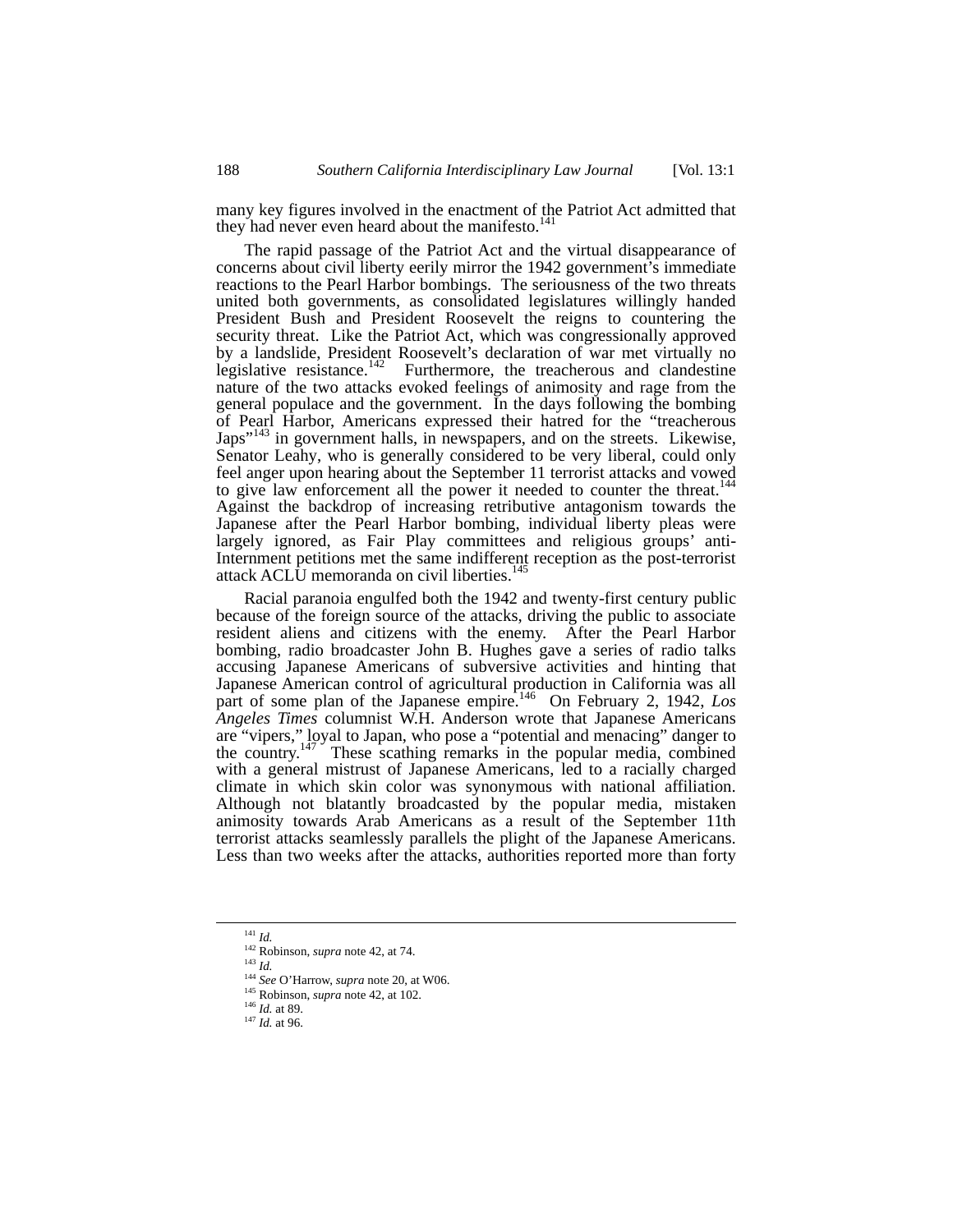hate-related incidents targeting Arab Americans in Los Angeles County alone, including assaults, bomb threats and anti-Arab graffiti.<sup>14</sup>

Indeed, panic and racial animosity surrounded the 1942 government's decision to intern the Japanese American population. From the outskirts, it seems as if the current administration's rush to address the national security crisis is following suit. On an optimistic note, though, history has stopped short of repeating the racism which pervaded the 1942 government's decision-making, as it appears as though current courts and the Bush administration will refrain from citing the Internment Cases — cases that are this low point in history.

In 1942, racism extended beyond popular attitudes and actually drove the government's decision to intern Japanese Americans. In his February 14, 1942, "Final Recommendation," commanding general of the Western Defense Command John DeWitt, requested the relocation of Japanese Americans, characterizing them as members of an "enemy race," regardless of their citizenship. He further stated their "undiluted racial strains" made them innately Japanese and a risk to national security.<sup>149</sup> In addition, even prior to the Pearl Harbor incident itself, "President [Roosevelt] consistently regarded Japanese Americans as adjuncts of Japan and therefore as potential enemies."[150](#page-22-2) If Roosevelt's opinion towards Japanese Americans had not already been cemented, he had ample help in forming it, as the administration received at least 200 letters per week urging relocation.<sup>[151](#page-22-3)</sup>

Conversely, the Bush administration has done a careful job of assuring the American people that it will not associate Arab Americans or Muslims with the terrorist threat on the basis of their race or religion. In a televised telephone call to the New York Governor George Pataki and the New York City Mayor Rudy Giuliani, President Bush emphasized that "there are thousands of Arab Americans who live in New York City who love their flag just as much as the three of us do" and that in fighting the war on terrorism, "we [should] treat Arab Americans and Muslims with the respect they deserve."<sup>152</sup> Attorney General Ashcroft offered similar statements in reference to sporadic outbreaks of anti-Arab violence:

We must not descend to the level of those who perpetrated Tuesday's violence by targeting individuals based on race, religion, or national origin. Such reports of violence and threats are in direct opposition to the very principles and laws for which the United State of America stands,

 <sup>148</sup> *Terrorism Strikes America: ADL Responds to Violence and Harassment against Arab Americans and Muslim Americans*, ANTI-DEFAMATION LEAGUE, *available at* http://www.adl.org/ terrorism\_america/adl\_responds.asp (last visited Oct. 1, 2003).

<span id="page-22-1"></span><span id="page-22-0"></span><sup>149</sup> Robinson, *supra* note 42, at 85.

<span id="page-22-2"></span><sup>150</sup> *Id.* at 71.

<span id="page-22-4"></span><span id="page-22-3"></span><sup>151</sup> *See id.* at 102.

<sup>152</sup> Press Release, The White House, *President Pledges Assistance for New York in Phone Call with Pataki, Giuliani,* (Sept. 13, 2001), *available at*  http://www.whitehouse.gov/news/releases/2001/09/20010913-4.html.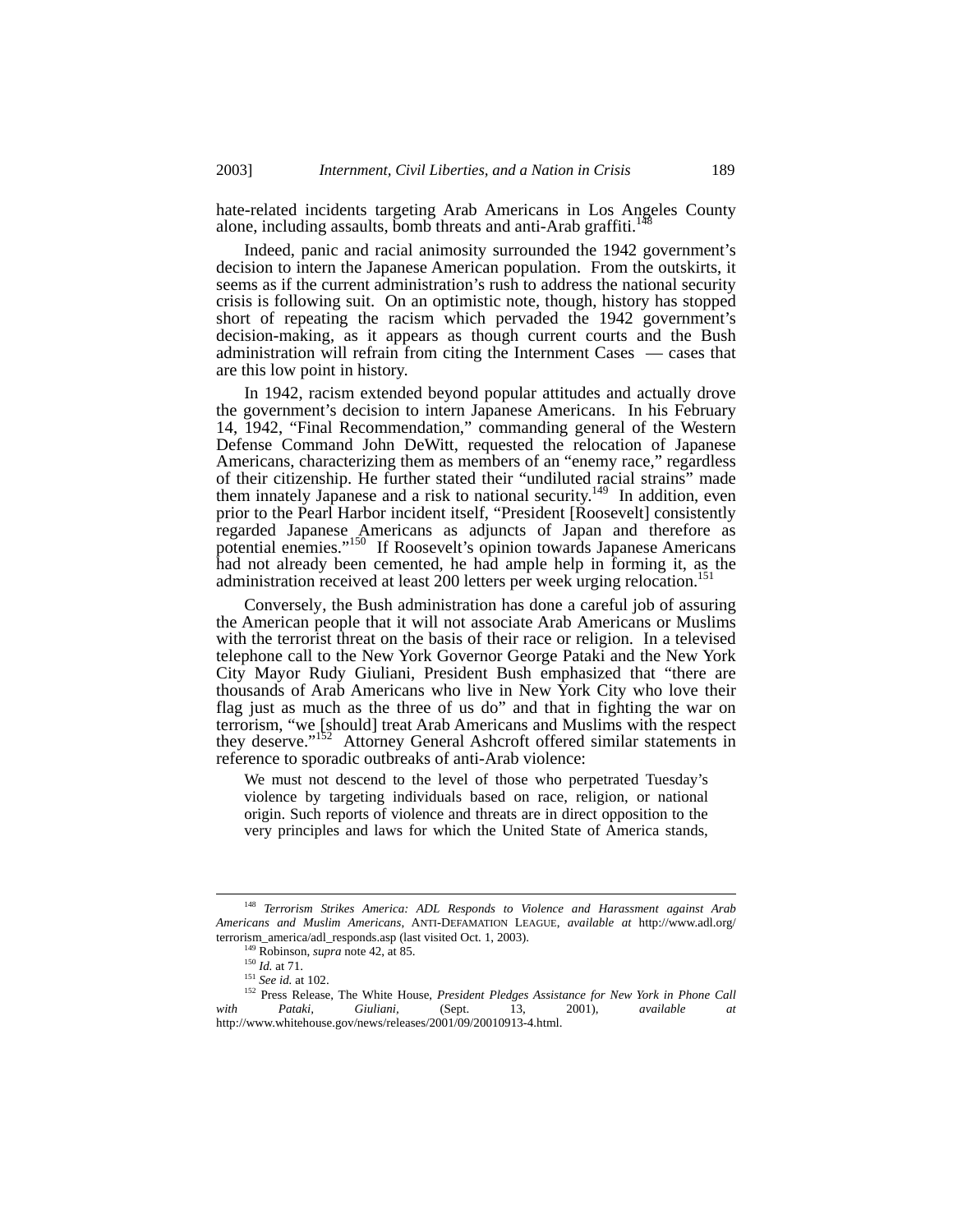and such reports of violence and threats of violence will not be tolerated.<sup>[153](#page-23-0)</sup>

Public racial paranoia has little effect on influencing policy if the government itself possesses levelheaded views on the issue. Assuming that the current government truly has learned from the mistakes of the past and consciously separates race and culpability, there is a good chance it will not walk (at least not purposely) over the internment trapdoor.

## IV. HOW DO WE BALANCE THE NEED TO PROTECT OUR NATION FROM TERRORISTS WHILE PRESERVING INDIVIDUAL LIBERTIES?

Notwithstanding the unlikelihood of a government mass-internment of Arab Americans or Muslims, the issue of whether more subtle rights deprivations are justifiable when demands for bolstering national security require their sacrifice must be addressed. It goes without saying that national security crises such as the bombing of Pearl Harbor and the September 11th terrorist attacks are emergency situations, requiring rapid decision-making to address the threat. Yet, in the rush to counter the terrorist threats, lawmakers seemed to perpetuate a cycle of unintentionally sacrificing foresight for expediency. Congress previously enacted strict surveillance/privacy laws in immediate response to scandalous revelations of government privacy invasions.<sup>154</sup> The current administration criticized these laws for creating terrorist security holes and, without a second thought, reevaluated the balance via the Patriot Act.<sup>155</sup> Jim Dempsey, Executive Director of the Center for Democracy and Technology characterized the Patriot Act's formation as a familiar "dynamic" in which "something terrible happens. Legislators rush to respond. They don't have time to investigate the policy implications thoroughly, so they reach for what's available and push it through."<sup>[156](#page-23-3)</sup>

Certainly, because of the speed with which the legislature changed the law, they did not have time to consider the ramifications of the security holes created or the individual rights sacrificed as a result. They simply dismissed either national security or individual liberties, depending on what was important at the moment. When making such decisions, the political and judicial branches of our government must maintain a background mindset of consistency in order to give both liberty and national security interests their full due. To maintain this consistency they must give extra attention to the interest most likely to be forgotten as a result of the current pressing necessity.

Considering that our country is currently in a crisis that demands a fortification of national security, the judiciary and political branches have a

 <sup>153</sup> *American Leaders Speak Out Against Backlash in Wake of September 11 Tragedy*, ARAB AMERICAN INSTITUTE FOUNDATION, available *at* http://www.aaiusa.org/PDF/Quotes.pdf.

<span id="page-23-1"></span><span id="page-23-0"></span><sup>154</sup> *See* O'Harrow, *supra* note 20, at W06.

<span id="page-23-2"></span><sup>155</sup> *Id.*

<span id="page-23-3"></span><sup>156</sup> *Id.*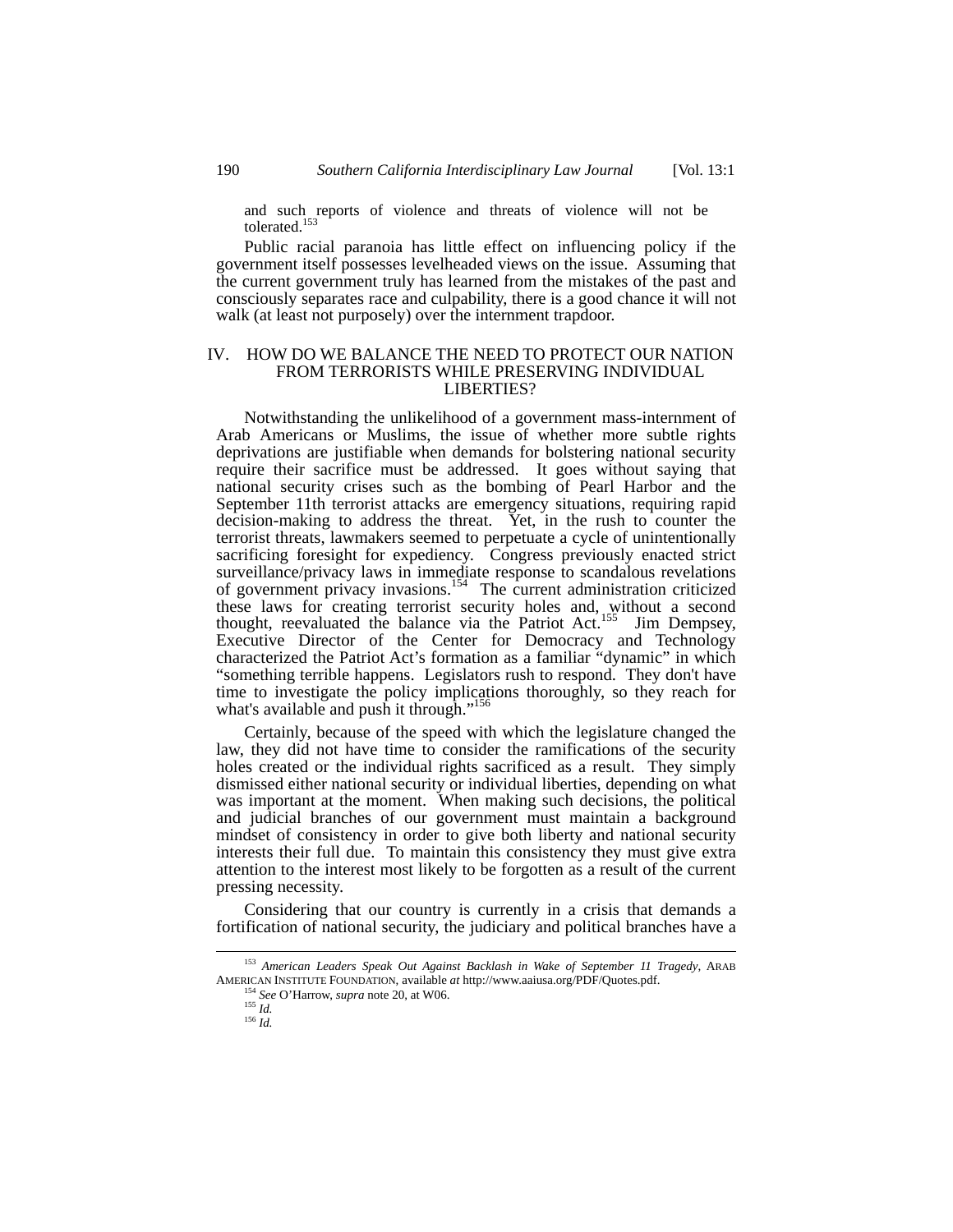responsibility to carefully scrutinize how such fortifications affect individual liberties. Indeed, during the present post-terrorist scenario, this type of approach requires a degree of counter-majoritarian activism, for polls seem to show that most people are willing to trade their liberties for more security.<sup>[157](#page-24-0)</sup> Although politicians serve as representatives of the majority and may beg to differ with this suggestion, at least on the part of the judiciary, this form of constitutional thought is not inappropriate. Constitutional theorist Ronald Dworkin asserted that the Court has an obligation to the Constitution, not the majority, and that the Constitution is a protector of individual rights.<sup>158</sup> Also along these lines, Justice William Brennan, Jr., urged the Court to look to the long-term purposes of the Constitution, rather than settling for "temporary political majorities."<sup>15</sup>

One can observe such keen judicial balancing of civil liberties in the sixteen-year tenure of Chief Justice Earl Warren, who decided such lifechanging cases as *Brown v. Board of Education* (ending desegregation in education) and *New York Times v. Sullivan* (extending constitutional protection to those who defame public officials).<sup>[160](#page-24-3)</sup> The Warren Court was also responsible for mollifying the effectiveness of the Smith Act, the anticommunist statute that made it a crime to advocate or organize for the purpose of overthrowing the government.<sup>161</sup> The 1950s also represented a time of crisis comparable to the Internment period and the current terrorist situation. Cold War tensions between the United States and the Soviet Union were steadily rising, and many in the United States feared the threat of a communist takeover, both from abroad and from within.<sup>162</sup> As the United States military joined the arms race to counter Soviet nuclear developments, domestic policy focused on eliminating communist activity on the home front. Congress created the House Committee on Un-American Activities to ferret out "un-American" propaganda activities and developed the Smith Act to punish the perpetuators of such ideas.<sup>[163](#page-24-6)</sup>

Despite the popular fears of communist subversion, Warren did not forget the constitutional protection of free speech and other individual liberties.<sup>164</sup> He gave several lectures in the spring of 1955 advocating the need to tolerate dissent.[165](#page-24-8) And, in a *Fortune* magazine article, he urged the public to resist sacrificing individual liberty when the temptation was greatest, writing: "The Constitution exists for the individual as well as for the nation . . . In the present struggle between our world and communism,

<span id="page-24-1"></span><span id="page-24-0"></span> <sup>157</sup> *Id.*

<sup>158</sup> Lori Sachs, Note, *September 11, 2001: The Constitution During Crisis: A New Perspective*, 29 FORDHAM URB. L. J. 1715, 1718-19 (2002) (citing RONALD DWORKIN, TAKING RIGHTS SERIOUSLY 133, 137-38 (1977)).

<sup>159</sup> *See id.* at 1719 (citing William J. Brennan, Jr., *The Constitution of The United States: Contemporary Ratification*, 27 S. TEX. L.J. 433, 437 (1986)).

<span id="page-24-3"></span><span id="page-24-2"></span> $^{160}$  ARTHUR J. SABIN, IN CALMER TIMES: THE SUPREME COURT AND RED MONDAY 106-07 (1999). <sup>161</sup> *Id.* at 108; 18 U.S.C.A. § 2385 (2003).

<span id="page-24-5"></span><span id="page-24-4"></span><sup>162</sup> *See* Sabin, *supra* note 160, at 25.

<span id="page-24-6"></span><sup>163</sup> *See id.*

<span id="page-24-7"></span><sup>164</sup> *Id.* at 123.

<span id="page-24-8"></span><sup>165</sup> *Id.*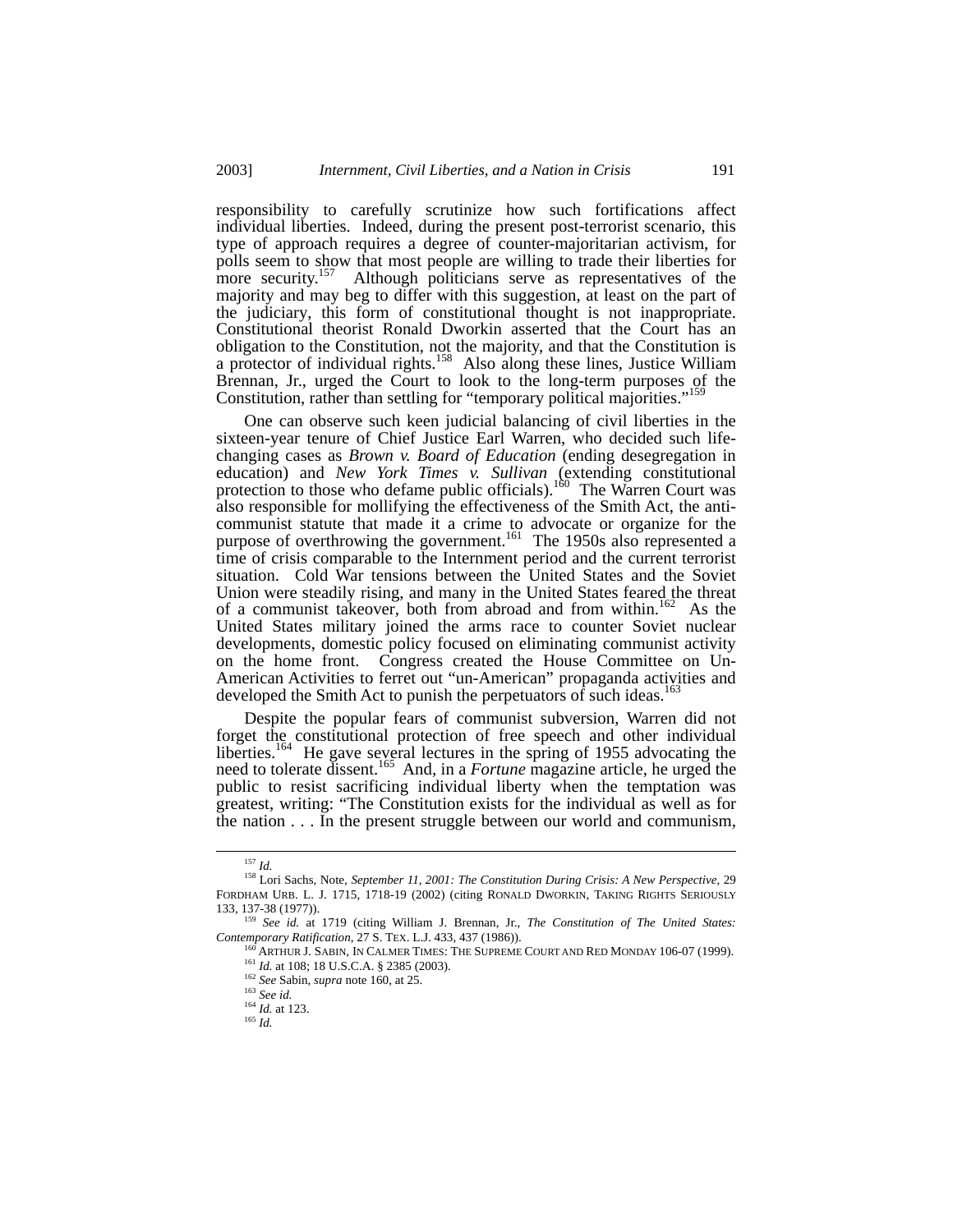the temptation to imitate totalitarian security methods is a subtle temptation that must be resisted."[166](#page-25-0) The constituents of the Warren Court followed his lead, as Justice John Marshall Harlan in *Yates v. United States* reversed the Smith Act convictions of the second-string leaders in the Communist Party.<sup>167</sup> What is significant about Harlan's analysis is that in the midst of the anti-communist furor surrounding the trial, he considered the defendants' free speech interests while deciding the best means to prevent a communist revolt. While he acknowledged the need to protect the government from communist subversion by not striking down the Smith Act, he simultaneously struck a blow for free speech rights by narrowing its application to that speech most directly connected with subversion: "advocacy directed at promoting unlawful action."<sup>168</sup> As a result, he firmly prohibited the Justice Department from prosecuting someone simply for advocating abstract communist doctrine.<sup>169</sup> By keeping its eye on constitutional liberties, the Warren Court protected national security during a time of crisis while refusing to let freedom of speech fall by the wayside. This strategy, as employed by the Warren Court, can help avoid the mistakes of history in which individuals' rights were needlessly sacrificed for some greater end.

## V. CONCLUSION

The Internment Cases, *Hirabayashi* and *Korematsu*, albeit low points of an already ignominious era, still represent good law today and may have a profound effect on the authority government officials have in tackling the current terrorist crises. With *Padilla* and *Hamdi* opening the doors to the President's use of his war powers, the Internment Cases now become available as dangerous precedents, permitting the racial targeting of suspect groups in the name of military necessity. Even with their availability, judicial and scholarly criticisms have denounced the results as well as the legal analysis in the Internment Cases — some to the point of ranking the two cases at the bottom of Supreme Court jurisprudence. Moreover, contextual comparisons between the respective inceptions of the Patriot Act and the internment reveal a running trend of hasty, emotional judgments which may lead our current counter-terrorist effort in the direction of its infamous historical counterpart. Despite the temptation for our courts and our legislatures to hastily address the terrorist threat, mistakes, like the internment, may be avoided by the careful protection of civil liberties in times when they are most likely to be forsaken.

Traditions and current views in this country seem to sway both ways in the balancing of civil liberties and national security. Just recently, Congressman Howard Coble commented that the internment of Japanese

<span id="page-25-0"></span> <sup>166</sup> *Id.* (citing Warren, *Law and the Future*, 107 (1955)).

<sup>167</sup> *See generally* Yates v. United States, 354 U.S. 298 (1957).

<span id="page-25-2"></span><span id="page-25-1"></span><sup>168</sup> *Id.* at 318.

<span id="page-25-3"></span> $^{169}\,$   $ld.$